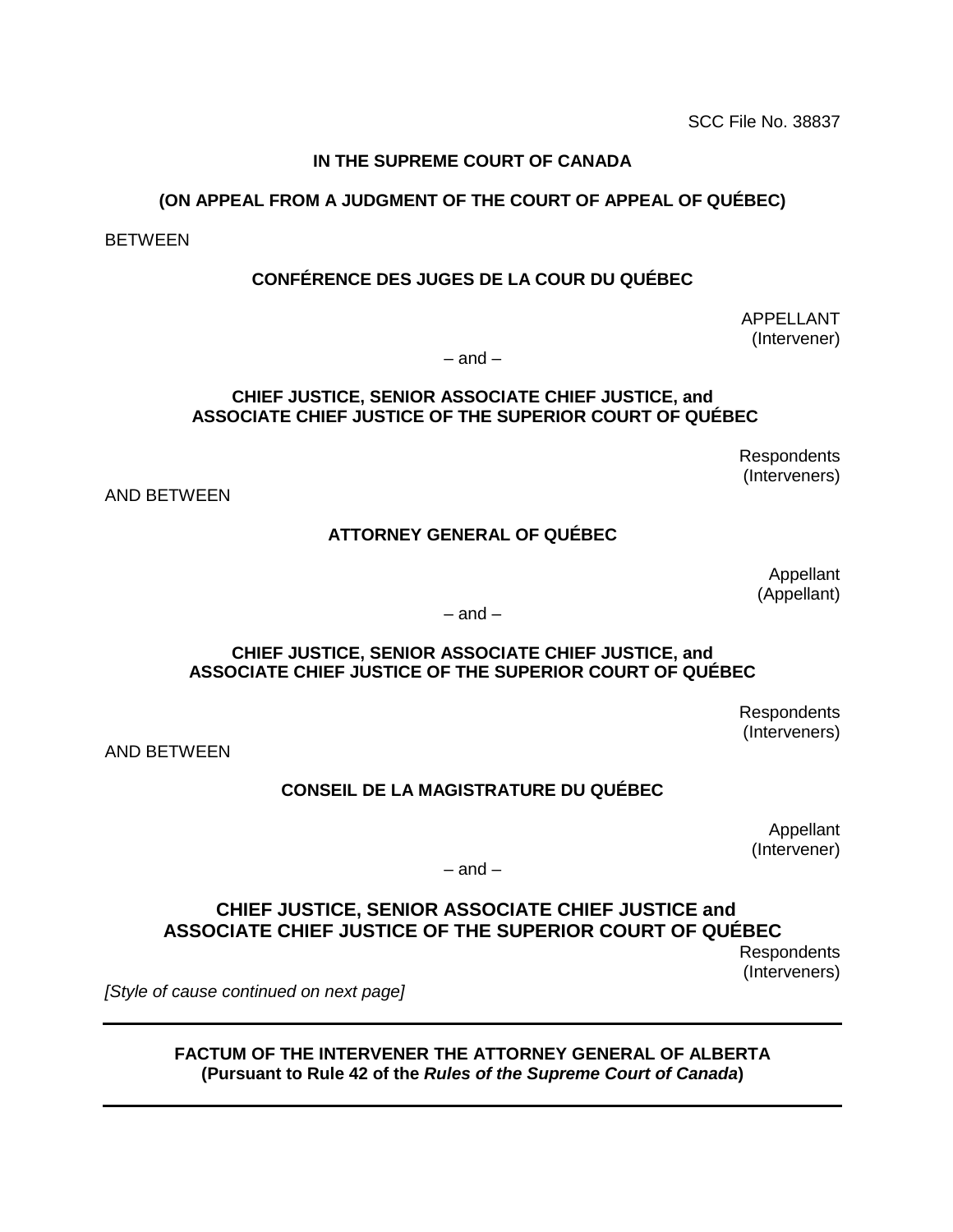### CANADIAN ASSOCIATION OF PROVINCIAL COURT JUDGES **CANADIAN ASSOCIATION OF PROVINCIAL COURT JUDGES** Appellant Appellant (Intervener) (Intervener)

— and — – and –

#### CHIEF JUSTICE, SENIOR ASSOCIATE CHIEF JUSTICE, and **CHIEF JUSTICE, SENIOR ASSOCIATE CHIEF JUSTICE, and** ASSOCIATE CHIEF JUSTICE OF THE SUPERIOR COURT OF QUEBEC **ASSOCIATE CHIEF JUSTICE OF THE SUPERIOR COURT OF QUÉBEC**

Respondents Respondents (Interveners) (Interveners)

AND BETWEEN : AND BETWEEN :

## CHIEF JUSTICE, SENIOR ASSOCIATE CHIEF JUSTICE and **CHIEF JUSTICE, SENIOR ASSOCIATE CHIEF JUSTICE and** ASSOCIATE CHIEF JUSTICE OF THE SUPERIOR COURT OF QUEBEC **ASSOCIATE CHIEF JUSTICE OF THE SUPERIOR COURT OF QUÉBEC** Appellants Appellants

(Interveners) (Interveners)

— and — – and –

### ATTORNEY GENERAL OF QUEBEC **ATTORNEY GENERAL OF QUÉBEC**

Respondents Respondents (Interveners) (Interveners)

ATTORNEY GENERAL OF CANADA, ATTORNEY GENERAL OF ONTARIO, ATTORNEY **ATTORNEY GENERAL OF CANADA, ATTORNEY GENERAL OF ONTARIO, ATTORNEY**  GENERAL OF QUEBEC, ATTORNEY GENERAL OF BRITISH COLUMBIA, ATTORNEY **GENERAL OF QUÉBEC, ATTORNEY GENERAL OF BRITISH COLUMBIA, ATTORNEY**  GENERAL OF ALBERTA, CONSEIL MAGISTRATURE DU QUEBEC, CANADIAN ASSOCIATION **GENERAL OF ALBERTA, CONSEIL MAGISTRATURE DU QUÉBEC, CANADIAN ASSOCIATION**  OF PROVINCIAL COURT JUDGES, ORGANISME D'AUTOREGLEMENTATION DU COURTAGE **OF PROVINCIAL COURT JUDGES, ORGANISME D'AUTORÉGLEMENTATION DU COURTAGE**  IMMOBILIER DU QUEBEC (OACIQ), CONFERENCE DES JUGES DE LA COUR DU QUEBEC, **IMMOBILIER DU QUÉBEC (OACIQ), CONFÉRENCE DES JUGES DE LA COUR DU QUÉBEC,**  CHIEF JUSTICE, SENIOR ASSOCIATE CHIEF JUSTICE, ASSOCIATE CHIEF JUSTICE OF THE **CHIEF JUSTICE, SENIOR ASSOCIATE CHIEF JUSTICE, ASSOCIATE CHIEF JUSTICE OF THE**  SUPERIOR COURT OF QUEBEC, CANADIAN COUNCIL OF CHIEF JUSTICES, TRIAL LAWYERS **SUPERIOR COURT OF QUÉBEC, CANADIAN COUNCIL OF CHIEF JUSTICES, TRIAL LAWYERS**  ASSOCIATION OF BRITISH COLUMBIA, CANADIAN SUPERIOR COURTS JUDGES ASSOCIATION **ASSOCIATION OF BRITISH COLUMBIA, CANADIAN SUPERIOR COURTS JUDGES ASSOCIATION**

Interveners Interveners

FACTUM OF THE INTERVENER THE ATTORNEY GENERAL OF ALBERTA **FACTUM OF THE INTERVENER THE ATTORNEY GENERAL OF ALBERTA** (Pursuant to Rule 42 of the Rules of the Supreme Court of Canada) **(Pursuant to Rule 42 of the** *Rules of the Supreme Court of Canada***)**

Counsel for the Intervener, **Counsel for the Intervener,** Attorney General of Alberta **Attorney General of Alberta**

Randy Steele **Randy Steele** 11TH Floor 102A Tower 11TH Floor 102A Tower 10025 102A Avenue 10025 102A Avenue

Ottawa Agent for the Intervener, **Ottawa Agent for the Intervener,** Attorney General of Alberta **Attorney General of Alberta**

D. Lynne Watt **D. Lynne Watt** Gowling WLG (Canada) LLP **Gowling WLG (Canada) LLP** 160 Elgin Street, Suite 2600 160 Elgin Street, Suite 2600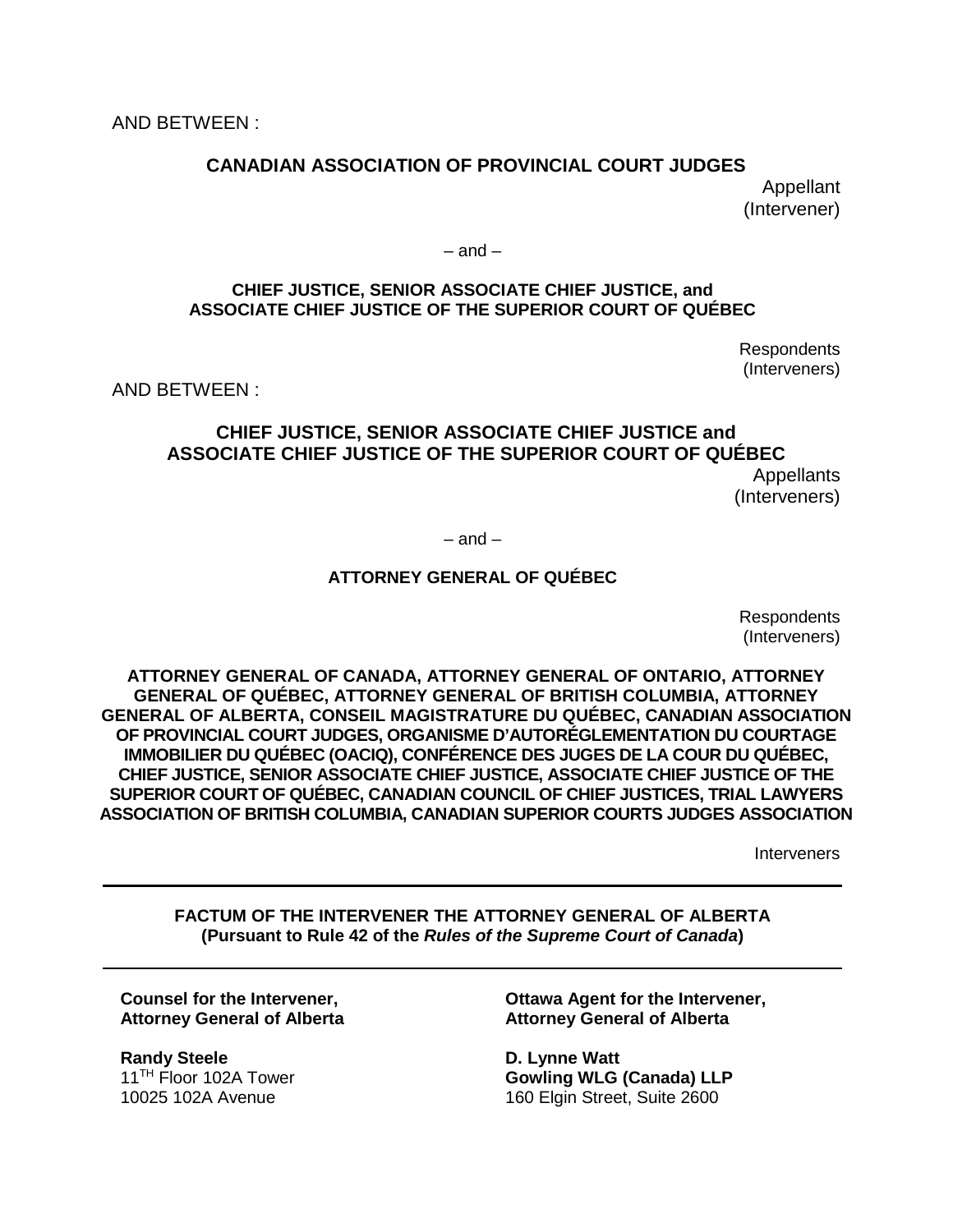Edmonton, AB T5J 2Z2 Edmonton, AB T5J 2Z2 Tel: (780) 422-6619 Tel: (780) 422-6619 Fax: (780) 643-0852 Fax: (780) 643-0852 E-mail: randy.steele@gov.ab.ca

Counsel for the Appellant and Intervener, Ottawa Agent **Counsel for the Appellant and Intervener,** Conference des juges de la Cour du Qu6bec **Conférence des juges de la Cour du Québec**

Guy J. Pratte **Guy J. Pratte** Francois Grondin **François Grondin** Andis Bussieres McNicoll **Anaïs Bussières McNicoll** Borden Ladner Gervais s.e.n.c.r.l., s.r.l. **Borden Ladner Gervais s.e.n.c.r.l., s.r.l.** 1000 rue de La Gauchetière Quest Bureau 900 Bureau 900 Montreal, QC H3B 5H4 Montreal, QC H3B 5H4 Tel: (514) 954-2545 Tel: (514) 954-2545 Fax (514) 954-1905 Fax (514) 954-1905 E-mail: **gpratt@blg.com** 

Counsel for the Appellants, Respondents **Counsel for the Appellants, Respondents**  & Interveners, Chief Justice, Senior **& Interveners, Chief Justice, Senior**  Associate Chief Justice & Associate Chief **Associate Chief Justice & Associate Chief**  Justice of the Superior Court of Quebec **Justice of the Superior Court of Québec**

William J. Atkinson **William J. Atkinson** Sean Griffin **Sean Griffin** Veronique Roy **Véronique Roy** William Atkinson Lawyers **William Atkinson Lawyers** 412-300, avenue des Sommets 412-300, avenue des Sommets Montréal, QC H3E 2B7 Tel : (514) 233-2194 Tel : (514) 233-2194 Fax : (514) 233-2194 Fax : (514) 233-2194 Email : wjatkinson@wjatkinson.com

Counsel for the Appellant, Respondent & **Counsel for the Appellant, Respondent &**  Intervener, Attorney General of Quebec **Intervener, Attorney General of Québec**

Dominic Rousseau **Dominic Rousseau** Francis Demers **Francis Demers** Jean-Yves Bernard **Jean-Yves Bernard** Bureau 1.03, 300 boul. Bureau 1.03, 300 boul. Direction general des affaires juridique et **Direction général des affaires juridique et**  legislative **législative** Jean-Lesage Jean-Lesage Quebec, QC G1K 8K6 Quebec, QC G1K 8K6 Tel : (418) 649-3524 Ext : 42072 Tel : (418) 649-3524 Ext : 42072 Fax : (418) 646-1656 Fax : (418) 646-1656 Email : [dominque.rousseau@justice.gouv.qc.ca](mailto:dominque.rousseau@justice.gouv.qc.ca)  Email : dominque.rousseau@justice.gouv.qc.ca Ottawa, ON K1P 1C3 Ottawa, ON K1P 1C3 Tel: (613) 786-8695 Tel: (613) 786-8695 Fax: (613) 788-3509 Fax: (613) 788-3509 E-mail: [lynne.watt@gowlingwlg.com](mailto:lynne.watt@gowlingwlg.com)  E-mail: lynne.watt@gowlingwlg.com

**Ottawa Agent**

Karen Perron **Karen Perron** Borden Ladner Gervais LLP **Borden Ladner Gervais LLP** 1300 — 100 Queen Street 1300 – 100 Queen Street Ottawa, ON K1P 1J9 Ottawa, ON K1P 1J9 Tel: (613) 369-4795 Tel: (613) 369-4795 Fax: (613) 230-8842 Fax: (613) 230-8842 E-mail: kperron@blg.com

Ottawa Agent **Ottawa Agent**

Gabriel Poliquin **Gabriel Poliquin** CazaSaikaley LLP **CazaSaikaley LLP** 220, avenue Laurier Quest 220, avenue Laurier Quest Bureau 350 Bureau 350 Ottawa, ON KIP 5Z9 Ottawa, ON K1P 5Z9 Tel : (613) 564-8272 Tel : (613) 564-8272 Fax : (613) 565-2087 Fax : (613) 565-2087 Email: **gpoliquin@plaideurs.ca** 

#### Ottawa Agent **Ottawa Agent**

Pierre Landry **Pierre Landry** Noel & Associes **Noel & Associes** 111, rue Champlain 111, rue Champlain Gatineau, QC J8X 3R1 Gatineau, QC J8X 3R1 Tel (819) 503-2178 Tel (819) 503-2178 Fax : (819) 771-5397 Fax : (819) 771-5397 E-mail: p.landry@noelassocies.com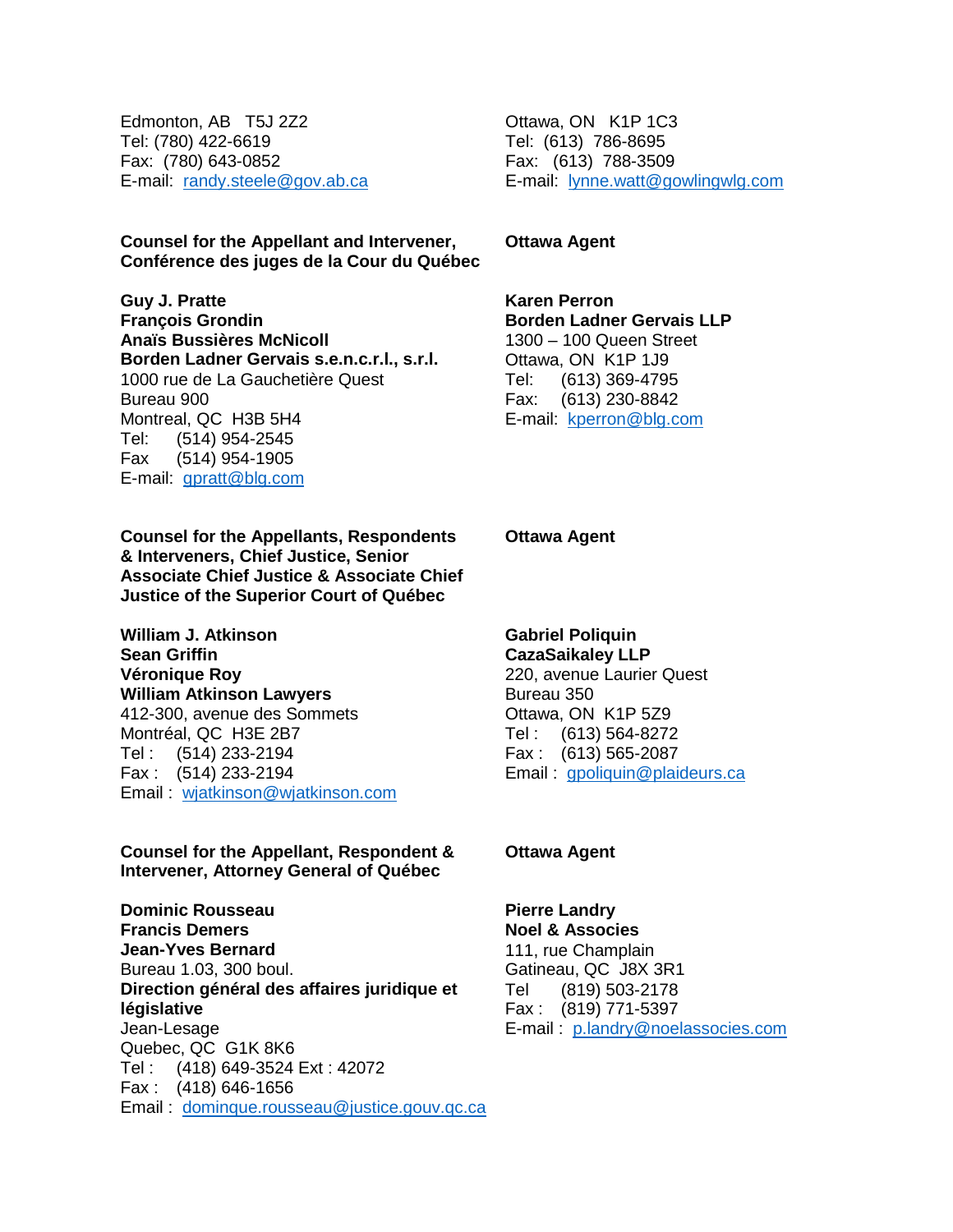Counsel for the Appellant & Intervener, **Counsel for the Appellant & Intervener,** Conseil de la magistrature du Quebec **Conseil de la magistrature du Québec**

Marc-Andre Fabien **Marc-André Fabien** Vincent Cerat Lagana **Vincent Cérat Lagana** Fasken Martineau DuMoulin LLP **Fasken Martineau DuMoulin LLP** 800, Place Victoria (Tour de la Bourse) 800, Place Victoria (Tour de la Bourse) Bureau 3700, C.P. 242 Bureau 3700, C.P. 242 Montreal, QC H4Z 1E9 Montreal, QC H4Z 1E9 Tel : (514) 397-7557 Tel : (514) 397-7557 Fax : (514) 397-7600 Fax : (514) 397-7600 E-mail : mfabien@fasken.com E-mail : mfabien@fasken.com

Counsel for the Appellant & Intervener, **Counsel for the Appellant & Intervener,** Canadian Association of Provincial Court **Canadian Association of Provincial Court**  Judges **Judges**

Audrey Mayrand **Audrey Mayrand** Mark C. Power **Mark C. Power** Jennifer A. Klinck **Jennifer A. Klinck** Juristes Power **Juristes Power** 130 rue albert bureau 1103 130 rue albert bureau 1103 Ottawa, ON K1P 5G4 Ottawa, ON K1P 5G4 Tel : (613) 706-1091 Tel : (613) 706-1091 Fax : (613) 706-1091 Fax : (613) 706-1091 E-mail : [amayrand@juristespower.ca](mailto:amayrand@juristespower.ca)  E-mail : amayrand@juristespower.ca

#### Counsel for the Intervener, **Counsel for the Intervener,**  Attorney General of Canada **Attorney General of Canada**

Lindy Rouillartd-Labbe **Lindy Rouillartd-Labbé** Bernard Letarte **Bernard Letarte** Attorney General of Canada **Attorney General of Canada** 200 boul René-Lévesque Ouest 5ième étage Montreal, QC H2Z 1X4 Montréal, QC H2Z 1X4 Tel : (514) 283-3856 Tel : (514) 283-3856 Fax : (514) 283-7179 Fax : (514) 283-7179 E-mail : [lindy.rouillard-labbe@justice.gc.ca](mailto:lindy.rouillard-labbe@justice.gc.ca)  E-mail : lindy.rouillard-labbe@justice.gc.ca

#### Counsel for the Intervener, **Counsel for the Intervener,**  Attorney General of British Columbia **Attorney General of British Columbia**

Zachary Froese **Zachary Froese** Gareth Morley **Gareth Morley** Karrie Wolfe **Karrie Wolfe** Attorney General of British Columbia **Attorney General of British Columbia** 1001 Douglas Street, 6th floor 1001 Douglas Street, 6th floor P.O. Box 9280, Station Prov. Govt. P.O. Box 9280, Station Prov. Govt.

Ottawa Agent **Ottawa Agent**

Sophie Arseneault **Sophie Arseneault** Fasken Martineau DuMoulin LLP **Fasken Martineau DuMoulin LLP** 55 rue Metcalfe 55 rue Metcalfe Bureau 1300 Bureau 1300 Ottawa, ON KIP 6L5 Ottawa, ON K1P 6L5 Tel : (613) 236-3882 Tel : (613) 236-3882 Fax : (613) 230-6423 Fax : (613) 230-6423 E-mail: sarseneault@fasken.com

Ottawa Agent **Ottawa Agent**

Maxine Vincelette **Maxine Vincelette** Power Law **Power Law** 130 Albert Street 130 Albert Street Suite 1103 Suite 1103 Ottawa, ON K1P 5G4 Ottawa, ON K1P 5G4 Tel : (613) 702-5573 Tel : (613) 702-5573 Fax : (613) 702-5573 Fax : (613) 702-5573 E-mail: mvinceleete@powerlaw.ca

#### Ottawa Agent **Ottawa Agent**

Christopher Rupar **Christopher Rupar** Department of Justice **Department of Justice** 50 O'Connor Street, Suite 500 50 O'Connor Street, Suite 500 Ottawa, ON K1A OH8 Ottawa, ON K1A 0H8 Tel : (613) 670-6290 Tel : (613) 670-6290

Fax : (613) 954-1920 Fax : (613) 954-1920 E-mail: christopher.rupar@justice.gc.ca

#### Ottawa Agent **Ottawa Agent**

Karen Perron **Karen Perron** Borden Ladner Gervais LLP **Borden Ladner Gervais LLP** 1300 — 100 Queen Street 1300 – 100 Queen Street Ottawa, ON k1P 1J9 Ottawa, ON k1P 1J9 Tel : (613) 369-4795 Tel : (613) 369-4795 Fax : (613) 230-8842 Fax : (613) 230-8842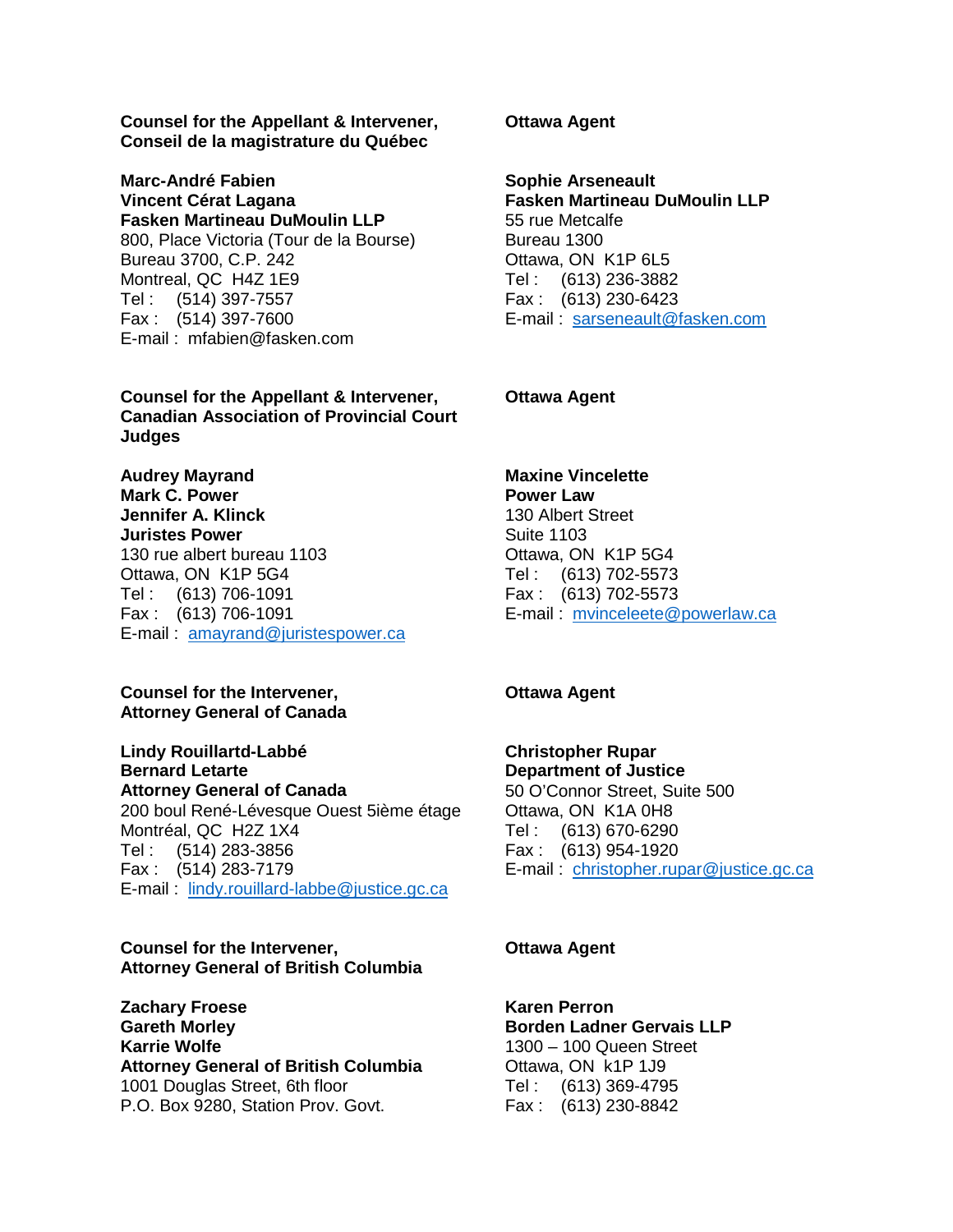E-mail : kperron@blg.com

Victoria BC V8W 9J7 Victoria BC V8W 9J7 Tel : (250) 952-7644 Tel : (250) 952-7644 Fax : (250) 356-9154 Fax : (250) 356-9154 E-mail: zachary.froese@gov.bc.ca

#### Counsel for the Intervener, **Counsel for the Intervener,**  Attorney General of Ontario **Attorney General of Ontario**

#### Sarah Kraicer **Sarah Kraicer** Attorney General of Ontario **Attorney General of Ontario** 720 Bay Street, 4th Floor 720 Bay Street, 4th Floor Toronto, ON M7A 2S9 Toronto, ON M7A 2S9 Tel : (416) 894-5276 Tel : (613) 695-8855 ext. 102 Tel : (613) 695-8855 ext. 102 Fax : (416) 326-4015 Fax : (613) 695-8580 Fax : (613) 695-8580 E-mail: sarah.kraicer@ontario.ca Tel : (416) 894-5276 Fax : (416) 326-4015

#### Counsel for the Intervener, the Organisme **Counsel for the Intervener, the Organisme**  d'autoreglementation du courtage **d'autoréglementation du courtage**  immobilier du Quebec **immobilier du Québec**

### Vanessa Joannisse-Goulet **Vanessa Joannisse-Goulet**

Pelletier avocats **Pelletier avocats** 4904 Lapiniere Boul., Suite 2200 4904 Lapiniere Boul., Suite 2200 Brossard, QC J4Z 0G2 Brossard, QC J4Z 0G2 Tel : (450) 462-9800, ext 8420 Tel : (450) 462-9800, ext 8420 Fax : (450) 676-4454 Fax : (450) 676-4454 E-mail : [vgoulet@oaciq.com](mailto:vgoulet@oaciq.com)  E-mail : vgoulet@oaciq.com

#### Counsel for the Intervener, **Counsel for the Intervener,**  Canadian Council of Chief Judges **Canadian Council of Chief Judges**

P. Jonathan Foulds, QC **P. Jonathan Foulds, QC** Scott A. Matheson **Scott A. Matheson** Field LLP **Field LLP** 2500 — 10175 101 Street 2500 – 10175 101 Street Edmonton, AB T5J OH3 Edmonton, AB T5J 0H3 Tel : (780) 643-8765 Tel : (780) 643-8765 Fax : (780) 428-9329 Fax : (780) 428-9329 E-mail : jfaulds@fieldlaw.com E-mail : jfaulds@fieldlaw.com

#### Counsel for the Intervener, Trial Lawyers **Counsel for the Intervener, Trial Lawyers**  Association of British Columbia **Association of British Columbia**

Ryan Dalziel **Ryan Dalziel** Hunter Litigation Chambers Law Corporation **Hunter Litigation Chambers Law Corporation** 2100 — 1040 West Georgia Street 2100 – 1040 West Georgia Street Vancouver, BC B6E 4H1 Vancouver, BC B6E 4H1

Ottawa Agent **Ottawa Agent**

# Marie-France Major **Marie-France Major**

Supreme Advocacy LLP **Supreme Advocacy LLP** 100-340 Gilmour Street 100-340 Gilmour Street Ottawa, ON K2P OR3 Ottawa, ON K2P 0R3 E-mail: mfmajor@supremeadvocacy.ca

Ottawa Agent **Ottawa Agent**

### Marie-France Major **Marie-France Major**

Supreme Advocacy LLP **Supreme Advocacy LLP** 100 340 Glimour Street 100 340 Glimour Street Ottawa, ON K2P OR3 Ottawa, ON K2P 0R3 Tel : (613) 695-8855 ext. 102 Tel : (613) 695-8855 ext. 102 Fax : (613) 695-8580 Fax : (613) 695-8580 E-mail : mfmajor@supremeadvocacy.ca E-mail : mfmajor@supremeadvocacy.ca

Ottawa Agent **Ottawa Agent**

Matthew J. Halpin **Matthew J. Halpin** Norton Rose Fulbright Canada LLP **Norton Rose Fulbright Canada LLP** Suite 1500, 45 O'Connor Street Suite 1500, 45 O'Connor Street Ottawa, ON K1P 1A4 Ottawa, ON K1P 1A4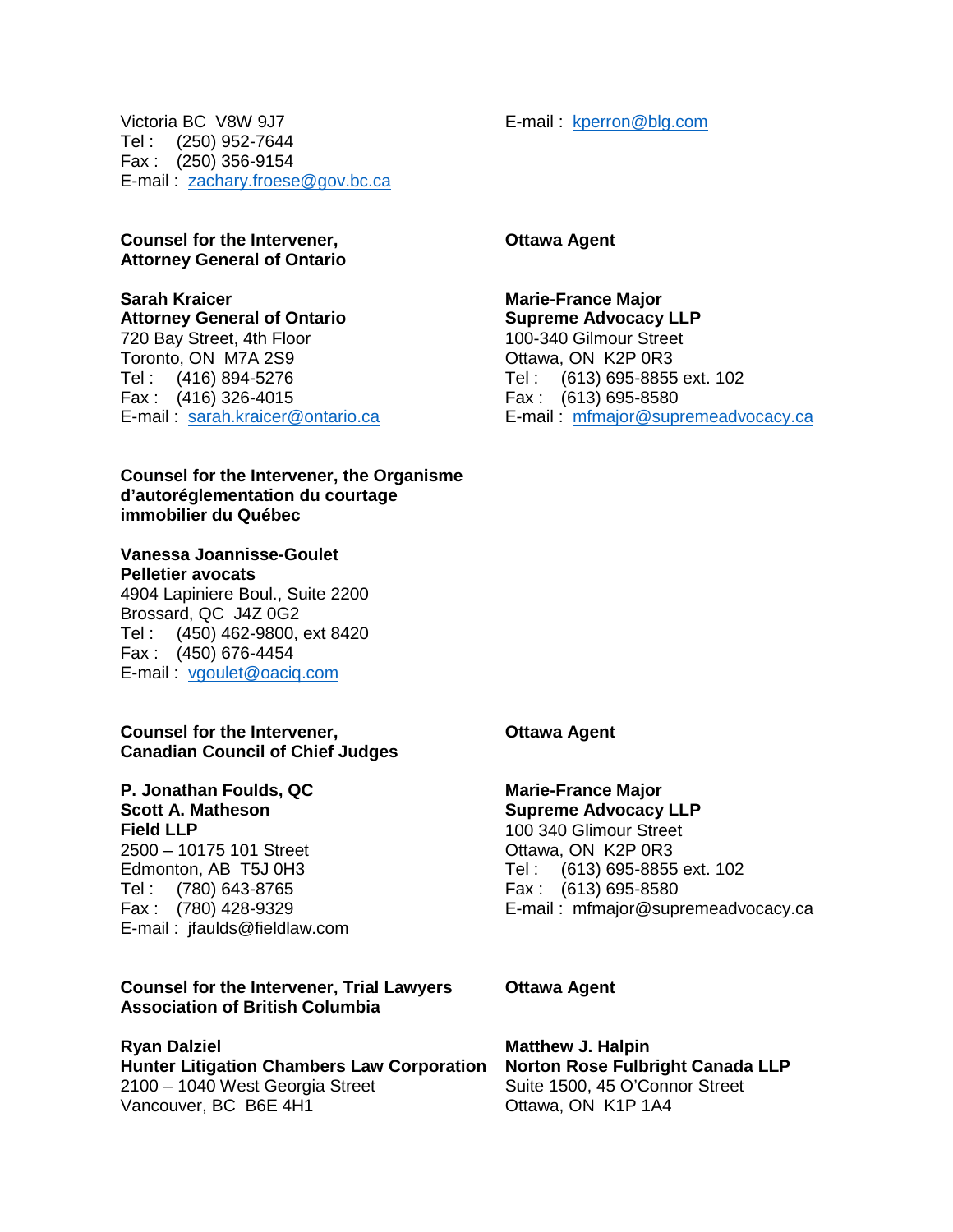Tel : (604) 891-2400 Tel : (613) 780-8654 Tel : (613) 780-8654 Fax : (604) 647-4554 Fax : (613) 230-5459 Fax : (613) 230-5459 E-mail : [rdalziel@litigationchambers.com](mailto:rdalziel@litigationchambers.com)  E-mail : rdalziel@litigationchambers.com Tel : (604) 891-2400 Fax : (604) 647-4554

#### Counsel for the Intervener, Canadian **Counsel for the Intervener, Canadian**  Superior Courts Judges Association **Superior Courts Judges Association**

Pierre Bienvenu, Ad.E. **Pierre Bienvenu, Ad.E.** Azim Hussain **Azim Hussain** Caroline Belair **Caroline Belair** Norton Rose Fulbright Canada s.e.n.c.r.l., **Norton Rose Fulbright Canada s.e.n.c.r.l.,**  s.r.l. **s.r.l.** 1, Place Ville Marie, Bureau 2500 1, Place Ville Marie, Bureau 2500 Montreal, QC H3B 1R1 Montreal, QC H3B 1R1 Tel : (514) 847-4747 Tel : (514) 847-4747 Fax : (514) 286-5474 Fax : (514) 286-5474 E-mail : E-mail : [pierre.bienvenu@nortonrosefulbright.com](mailto:pierre.bienvenu@nortonrosefulbright.com)  pierre.bienvenu@nortonrosefulbright.com

E-mail : [matthew.halpin@nortonrosefulbright.com](mailto:matthew.halpin@nortonrosefulbright.com)  E-mail : matthew.halpin@nortonrosefulbright.com

#### Ottawa Agent **Ottawa Agent**

Matthew J. Halpin **Matthew J. Halpin** Norton Rose Fulbright Canada LLP **Norton Rose Fulbright Canada LLP** Suite 1500, 45 O'Connor Street Suite 1500, 45 O'Connor Street Ottawa, ON K1P 1A4 Ottawa, ON K1P 1A4 Tel : (613) 780-8654 Tel : (613) 780-8654 Fax : (613) 230-5459 Fax : (613) 230-5459 E-mail : E-mail : [matthew.halpin@nortonrosefulbright.com](mailto:matthew.halpin@nortonrosefulbright.com)  matthew.halpin@nortonrosefulbright.com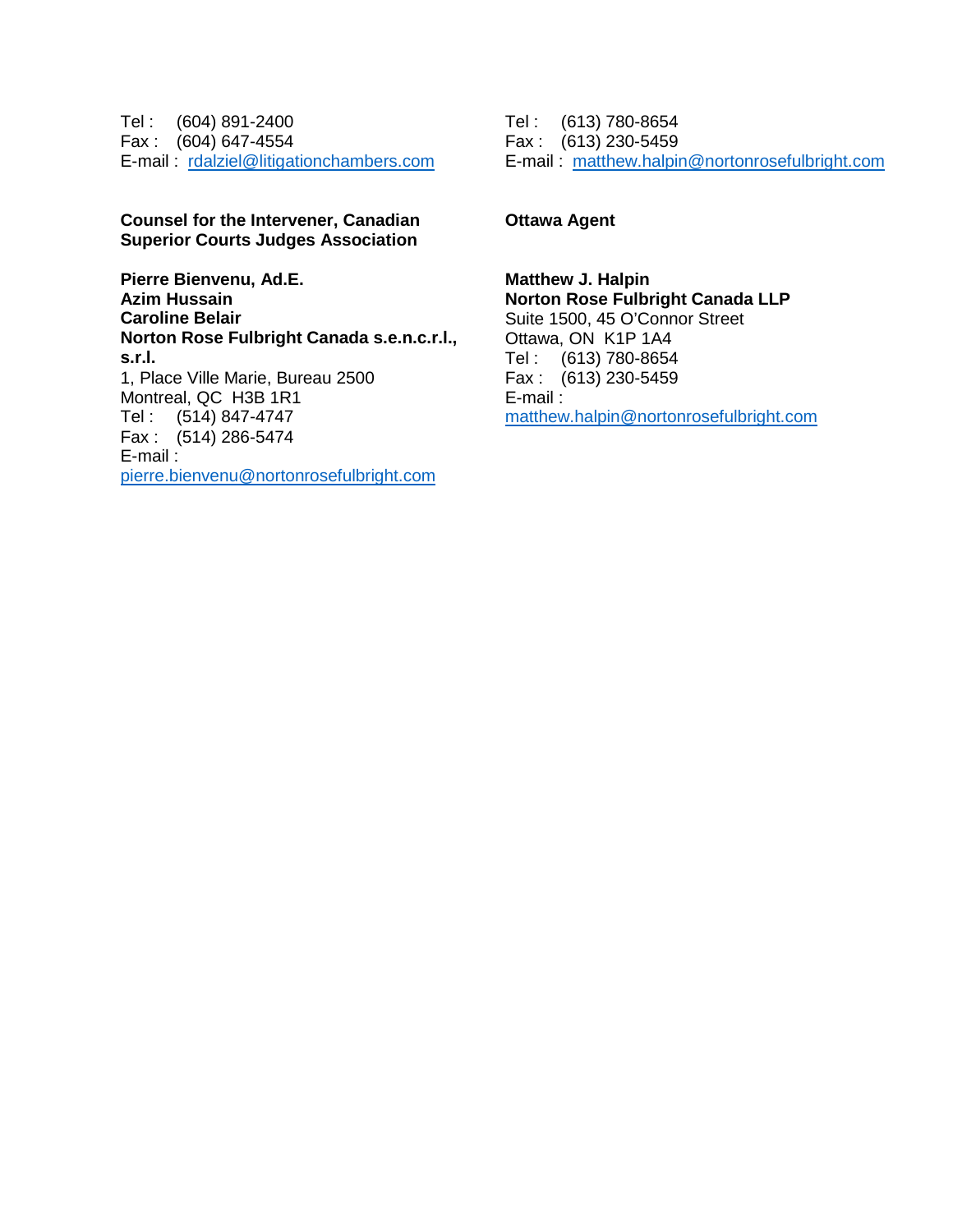#### TABLE OF CONTENTS **TABLE OF CONTENTS**

| <b>PART</b>  |                                              |                                                                                             | <b>PAGE</b>    |
|--------------|----------------------------------------------|---------------------------------------------------------------------------------------------|----------------|
| I            | <b>Overview and Facts</b>                    |                                                                                             |                |
| $\mathbf{I}$ | <b>Position on Appellants' Issues</b>        |                                                                                             | $\overline{2}$ |
| Ш            | <b>Statement of Argument</b>                 |                                                                                             | 5              |
|              | A                                            | The historically exclusive original civil jurisdiction is not part of<br>core jurisdiction. | 6              |
|              | B                                            | Monetary jurisdiction relates to the scope and not the<br>character of the jurisdiction     | 9              |
|              | C                                            | Inferior courts had practical shared original jurisdiction without<br>a monetary limit      | 10             |
|              | D                                            | Conclusion                                                                                  | 18             |
| IV           | <b>Submissions Concerning Costs</b>          |                                                                                             | 20             |
| V            | <b>Request to Present Oral Argument</b>      |                                                                                             | 20             |
| VI           | <b>List of Authorities &amp; Legislation</b> |                                                                                             |                |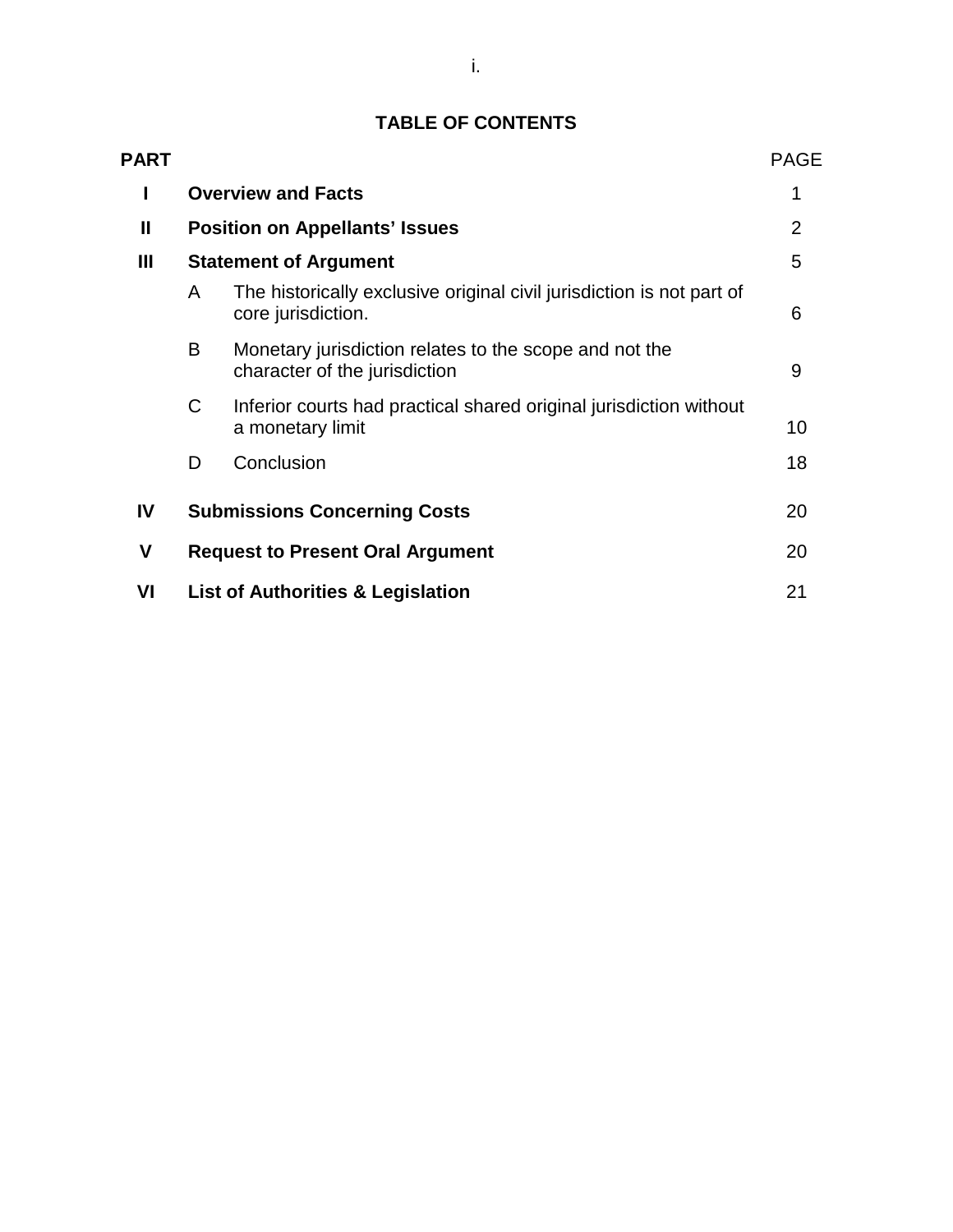### PART I: OVERVIEW AND FACTS **PART I: OVERVIEW AND FACTS**

1. Alberta intervenes with respect to the scope of provincial legislative power under 1. Alberta intervenes with respect to the scope of provincial legislative power under s. 92(14) of the Constitution Act, 1867 as limited by s. 96 of the Constitution Act, 1867,[1](#page-7-0) s. 92(14) of the *Constitution Act, 1867* as limited by s. 96 of the *Constitution Act, 1867,1* and whether the Constitution imposes a monetary limit on the original civil jurisdiction that and whether the Constitution imposes a monetary limit on the original civil jurisdiction that may be conferred on courts presided over by provincially appointed judges. This issue may be conferred on courts presided over by provincially appointed judges. This issue arises from the following question referred to the Quebec Court of Appeal by the arises from the following question referred to the Quebec Court of Appeal by the Government of Quebec: Government of Quebec:

> Les dispositions du premier alinéa de l'article 35 du Code de procedure civile (chapitre C-25.01) fixant, a moins de 85 000 \$, le *procédure civile* (chapitre C-25.01) fixant, à moins de 85 000 \$, le seuil de la compétence pécuniaire exclusive de la Cour du Québec, sont-elles valides au regard de l'article 96 de la Loi constitutionnelle de 1867, étant donné la compétence du Québec sur l'administration de la justice aux termes du paragraphe 92 (14) de la Loi de la justice aux termes du paragraphe 92 (14) de la *Loi*  constitutionnelle de 1867? *constitutionnelle de 1867*?

> Are the provisions of the first paragraph of article 35 of the Code of Are the provisions of the first paragraph of article 35 of the *Code of*  Civil Procedure (chapter C-25.01), setting at less than \$85,000 the *Civil Procedure* (chapter C-25.01), setting at less than \$85,000 the limit to the exclusive monetary jurisdiction of the Court of Quebec, limit to the exclusive monetary jurisdiction of the Court of Quebec, valid with regard to section 96 of the Constitution Act, 1867, given valid with regard to section 96 of the *Constitution Act, 1867*, given the jurisdiction of Quebec over the administration of justice under the jurisdiction of Quebec over the administration of justice under paragraph 14 of section 92 of the Constitution Act, 1867? paragraph 14 of section 92 of the *Constitution Act, 1867*?

2. Alberta adopts the facts as stated by the Attorney General of Quebec. 2. Alberta adopts the facts as stated by the Attorney General of Quebec.

3. Alberta also relies on the civil jurisdiction allocated to the Vice Admiralty Courts in 3. Alberta also relies on the civil jurisdiction allocated to the Vice Admiralty Courts in the pre-Confederation colonies of Canada, New Brunswick, and Nova Scotia under the the pre-Confederation colonies of Canada, New Brunswick, and Nova Scotia under the Vice Admiralty Courts Act, 1863, (U.K.) 26 Vict, c. 24.2 *Vice Admiralty Courts Act*, *1863*, (U.K.) 26 Vict, c. 24.[2](#page-7-1)

4. Alberta submits that the above reference question should be answered in the 4. Alberta submits that the above reference question should be answered in the affirmative. affirmative.

<span id="page-7-0"></span>Constitution Act, 1867, U.K., 30 &31 Vict, c. 3, ss. 92(14) and 96. (Book of Authorities 1 *Constitution Act, 1867*, U.K., 30 &31 Vict, c. 3, ss. 92(14) and 96. (Book of Authorities of the Attorney General of Quebec, tab 30) of the Attorney General of Quebec, tab 30)

<span id="page-7-1"></span><sup>2</sup> Vice Admiralty Courts Act, 1863, (U.K.) 26 Vict, c. 24. (Book of Authorities of the Chief <sup>2</sup> *Vice Admiralty Courts Act, 1863*, (U.K.) 26 Vict, c. 24. (Book of Authorities of the Chief Justice, Senior Associate Chief Justice, and Associate Chief Justice of the Superior Justice, Senior Associate Chief Justice, and Associate Chief Justice of the Superior Court of Quebec, vol. 1, tab 12) Court of Quebec, vol. 1, tab 12)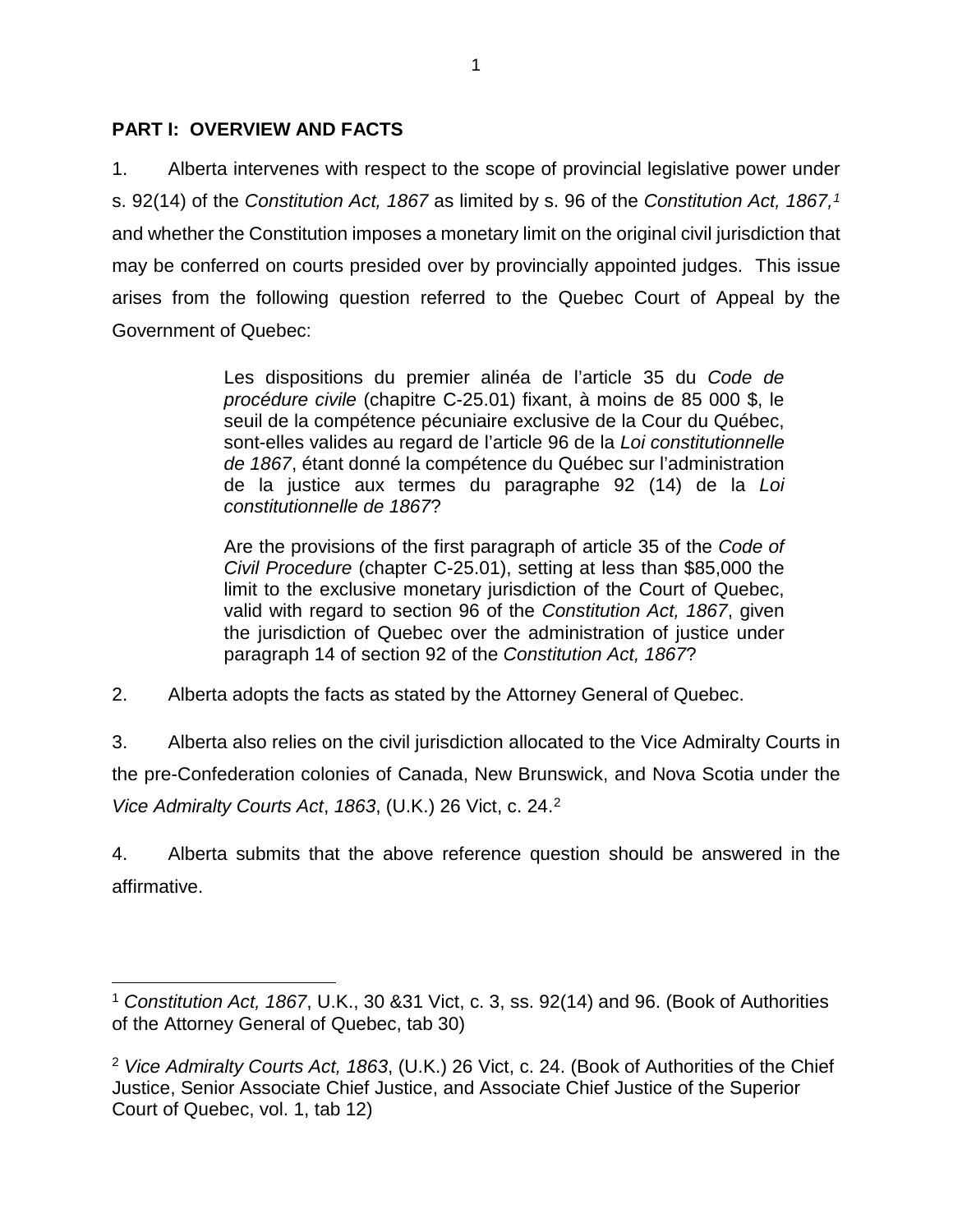### PART II: POSITION ON APPELLANTS' ISSUES **PART II: POSITION ON APPELLANTS' ISSUES**

5. The central issue in this appeal is the proper interpretation of s. 92(14) of the 5. The central issue in this appeal is the proper interpretation of s. 92(14) of the Constitution Act, 1867, and in particular, the extent to which s. 96 of the Constitution Act, *Constitution Act, 1867,* and in particular, the extent to which s. 96 of the *Constitution Act,*  1867, plays a role in limiting the scope of the provincial legislature's legislative *1867*, plays a role in limiting the scope of the provincial legislature's legislative competence over the administration of justice under s. 92(14). competence over the administration of justice under s. 92(14).

6. Alberta submits that the original civil jurisdiction of the superior courts is protected 6. Alberta submits that the original civil jurisdiction of the superior courts is protected from transfer to an inferior court only where that jurisdiction was exercised exclusively by from transfer to an inferior court only where that jurisdiction was exercised exclusively by superior courts before Confederation.<sup>[3](#page-8-0)</sup> Determining whether the Constitution requires that original civil jurisdiction above a particular monetary limit be exercised exclusively by that original civil jurisdiction above a particular monetary limit be exercised exclusively by a superior court requires a proper characterization of the jurisdiction in question, followed a superior court requires a proper characterization of the jurisdiction in question, followed by the analysis of the historical allocation of original civil jurisdiction to determine whether by the analysis of the historical allocation of original civil jurisdiction to determine whether that jurisdiction was allocated exclusively to the superior courts in the pre-Confederation that jurisdiction was allocated exclusively to the superior courts in the pre-Confederation colonies of Canada, New Brunswick, and Nova Scotia. colonies of Canada, New Brunswick, and Nova Scotia.

7. The concept of the superior court's "core" jurisdiction captures a concern that is 7. The concept of the superior court's "core" jurisdiction captures a concern that is separate and distinct from the notion of exclusive original civil jurisdiction. The core separate and distinct from the notion of exclusive original civil jurisdiction. The core jurisdiction of the superior court is concerned with the court's function as a supervising jurisdiction of the superior court is concerned with the court's function as a supervising and controlling body with a crucial judicial role to play in the administration of justice in and controlling body with a crucial judicial role to play in the administration of justice in support of the rule of law.<sup>[4](#page-8-1)</sup>

8. The core jurisdiction of the superior court is not to be equated with the historically 8. The core jurisdiction of the superior court is not to be equated with the historically exclusive original jurisdiction of the superior courts. If protecting the core jurisdiction of exclusive original jurisdiction of the superior courts. If protecting the core jurisdiction of the superior court requires the imposition of a civil monetary limit on the original the superior court requires the imposition of a civil monetary limit on the original jurisdiction of non-section 96 courts, which Alberta denies, it is wholly inappropriate to jurisdiction of non-section 96 courts, which Alberta denies, it is wholly inappropriate to convert the pre-Confederation civil monetary limits to a current value to determine that convert the pre-Confederation civil monetary limits to a current value to determine that limit. Rather, the limits should be determined by assessing what is required to preserve limit. Rather, the limits should be determined by assessing what is required to preserve

<span id="page-8-0"></span><sup>3</sup> Sobeys Stores Ltd v Yeomans and Labour Standards Tribunal (N.S.), [\[1989\] 1 SCR](https://www.canlii.org/en/ca/scc/doc/1989/1989canlii116/1989canlii116.pdf)  3 *Sobeys Stores Ltd v Yeomans and Labour Standards Tribunal (N.S.)*, [1989] 1 SCR [238,](https://www.canlii.org/en/ca/scc/doc/1989/1989canlii116/1989canlii116.pdf) at 256. 238, at 256.

<span id="page-8-1"></span><sup>4</sup> MacMillan Bloedel Ltd. v. Simpson, [11995\] 4 SCR 725,](https://www.canlii.org/en/ca/scc/doc/1995/1995canlii57/1995canlii57.pdf) at para. 38: "The core <sup>4</sup> *MacMillan Bloedel Ltd. v. Simpson*, [1995] 4 SCR 725, at para. 38: "The core jurisdiction of the provincial superior courts comprises those powers which are essential jurisdiction of the provincial superior courts comprises those powers which are essential to the administration of justice and the maintenance of the rule of law." to the administration of justice and the maintenance of the rule of law."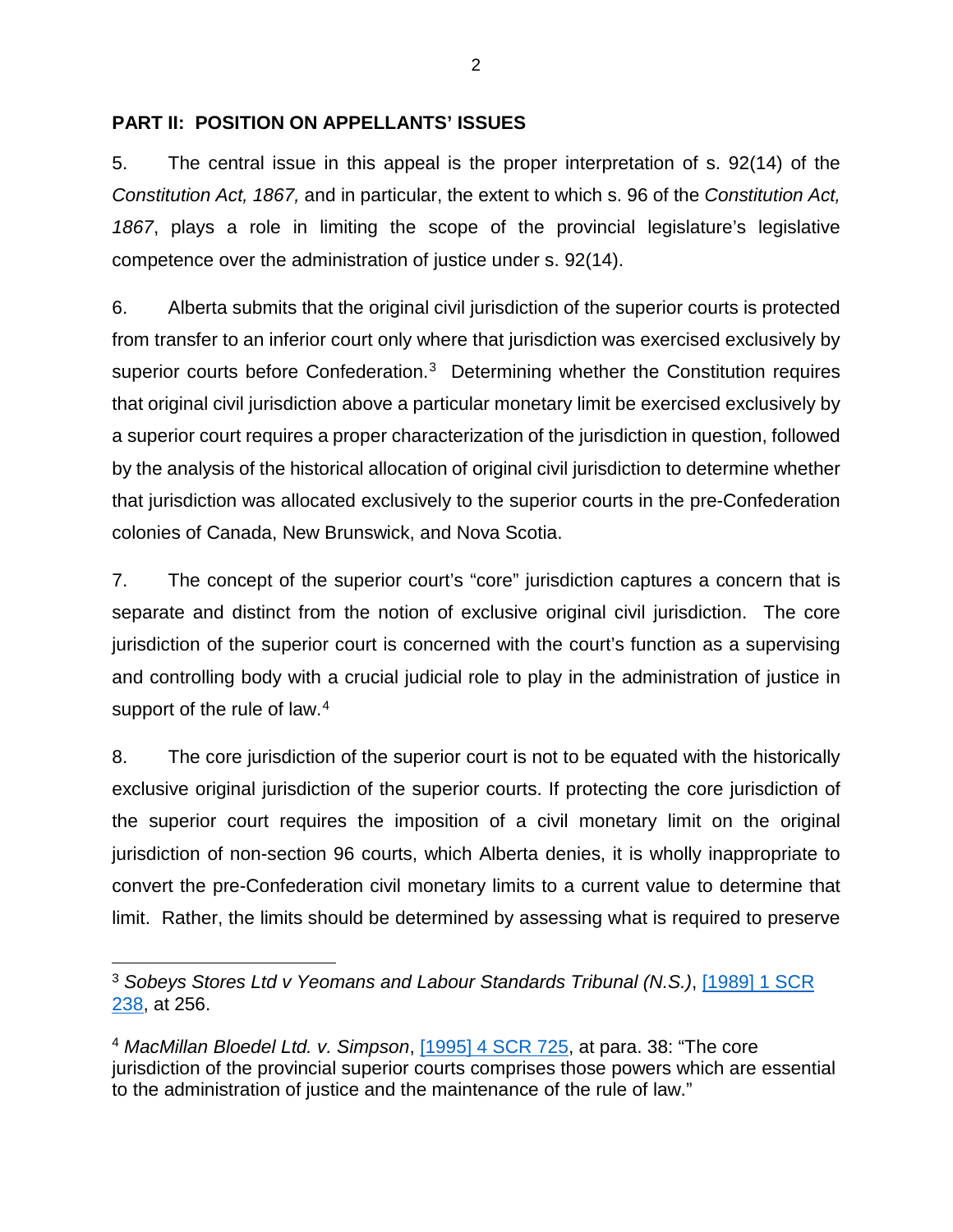the "critically important jurisdictions which are essential to the existence of a superior the "critically important jurisdictions which are essential to the existence of a superior court of inherent jurisdiction and to the preservation of its foundational role within our legal court of inherent jurisdiction and to the preservation of its foundational role within our legal system."<sup>[5](#page-9-0)</sup> In this regard, it is not apparent that the loss of original civil jurisdiction over any particular civil matter would adversely affect the inherent jurisdiction or the foundational particular civil matter would adversely affect the inherent jurisdiction or the foundational role of the superior courts. role of the superior courts.

9. The only aspect of the superior court's core jurisdiction that is concerned with 9. The only aspect of the superior court's core jurisdiction that is concerned with original jurisdiction in relation to civil matters is the superior court's residual original original jurisdiction in relation to civil matters is the superior court's residual original jurisdiction in relation to matters that have not been expressly assigned to any court or jurisdiction in relation to matters that have not been expressly assigned to any court or tribunal by Parliament or the relevant legislature.<sup>[6](#page-9-1)</sup>

10. In relation to the question referred to the Quebec Court of Appeal by the 10. In relation to the question referred to the Quebec Court of Appeal by the government of Quebec, the issue of the superior court's core jurisdiction does not arise. government of Quebec, the issue of the superior court's core jurisdiction does not arise. The question should be determined entirely on the basis of the historical analysis of the The question should be determined entirely on the basis of the historical analysis of the pre-Confederation allocation of original civil jurisdiction to the various courts and tribunals pre-Confederation allocation of original civil jurisdiction to the various courts and tribunals in the three pre-Confederation colonies that formed the Dominion of Canada in 1867. in the three pre-Confederation colonies that formed the Dominion of Canada in 1867.

11. Alberta says that the pre-Confederation non-section 96 courts in the colonies that 11. Alberta says that the pre-Confederation non-section 96 courts in the colonies that formed the Dominion of Canada in 1867 shared an original civil jurisdiction sufficiently formed the Dominion of Canada in 1867 shared an original civil jurisdiction sufficiently analogous to the jurisdiction conferred on superior courts in pre-Confederation Canada analogous to the jurisdiction conferred on superior courts in pre-Confederation Canada to permit the provinces, under s. 92(14) of the Constitution Act, 1867, to assign that to permit the provinces, under s. 92(14) of the *Constitution Act, 1867*, to assign that jurisdiction to a court presided over by provincially appointed judges without any civil jurisdiction to a court presided over by provincially appointed judges without any civil monetary limit. monetary limit.

<span id="page-9-0"></span><sup>5</sup> Ontario v Criminal Lawyers Association, 2013 SCC 43, [12013\] 3 SCR 3,](https://www.canlii.org/en/ca/scc/doc/2013/2013scc43/2013scc43.pdf) at para. 19. 5 *Ontario v Criminal Lawyers Association*, 2013 SCC 43, [2013] 3 SCR 3, at para. 19.

<span id="page-9-1"></span><sup>&</sup>lt;sup>6</sup> Canada (HRC) v Canadian Liberty Net, [1998] 1 SCR 626, at para. 35: "In my view, the doctrine of inherent jurisdiction operates to ensure that, having once analyzed the the doctrine of inherent jurisdiction operates to ensure that, having once analyzed the various statutory grants of jurisdiction, there will always be a court which has the various statutory grants of jurisdiction, **there will always be a court which has the**  power to vindicate a legal right independent of any statutory grant. The court **power to vindicate a legal right independent of any statutory grant**. The court which benefits from the inherent jurisdiction is the court of general jurisdiction, namely, which benefits from the inherent jurisdiction is the court of general jurisdiction, namely, the provincial superior court. . The doctrine does not operate to narrowly confine a **the provincial superior court.** . The doctrine does not operate to narrowly confine a statutory grant of jurisdiction; indeed, it says nothing about the proper interpretation of statutory grant of jurisdiction; indeed, it says nothing about the proper interpretation of such a grant. As noted by McLachlin J. in Brotherhood, supra, at para. 7, it is a such a grant. As noted by McLachlin J. in *Brotherhood, supra*, at para. 7, **it is a**  "residual jurisdiction"." [Emphasis added] **"residual jurisdiction".**" [Emphasis added]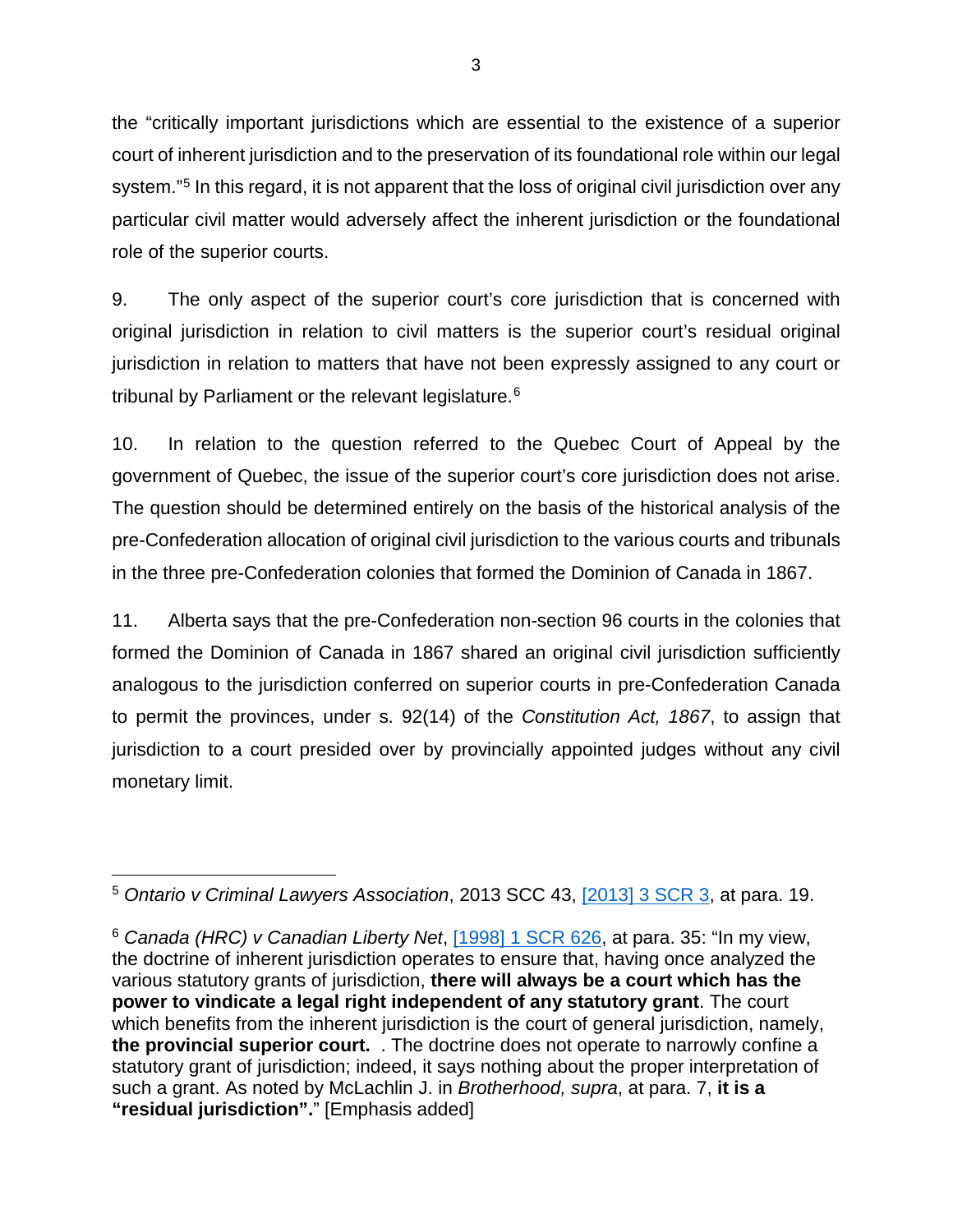12. Of note in this regard is the jurisdiction allocated to the Vice Admiralty Courts. The 12. Of note in this regard is the jurisdiction allocated to the Vice Admiralty Courts. The Vice Admiralty Courts had substantial original civil jurisdiction without a monetary limit Vice Admiralty Courts had substantial original civil jurisdiction without a monetary limit that was analogous to the original civil jurisdiction exercised by superior courts, and they that was analogous to the original civil jurisdiction exercised by superior courts, and they had extensive geographic jurisdiction. Moreover, this Court has indicated that the had extensive geographic jurisdiction. Moreover, this Court has indicated that the Constitution permits the conferral of the jurisdiction of Vice Admiralty Courts on the Constitution permits the conferral of the jurisdiction of Vice Admiralty Courts on the provinces' non-section 96 courts[.'](#page-10-0) provinces' non-section 96 courts.7

13. Alberta further submits that if the exclusive nature of a modern grant of original 13. Alberta further submits that if the exclusive nature of a modern grant of original civil jurisdiction without a monetary limit to a court presided over by provincially appointed civil jurisdiction without a monetary limit to a court presided over by provincially appointed judges offends s. 96 of the Constitution Act, 1867, because it encroaches on the superior judges offends s. 96 of the *Constitution Act, 1867*, because it encroaches on the superior court's core jurisdiction, which Alberta denies, that section is not offended if the original court's core jurisdiction, which Alberta denies, that section is not offended if the original civil jurisdiction conferred on a court presided over by provincially appointed judges is civil jurisdiction conferred on a court presided over by provincially appointed judges is made concurrent with the original civil jurisdiction of the superior courts.<sup>[8](#page-10-1)</sup>

14. The analysis of the historical allocation of original jurisdiction is not intended to, 14. The analysis of the historical allocation of original jurisdiction is not intended to, and does not serve to, identify the superior's court's core jurisdiction. Though the core jurisdiction of the superior courts would have been historically exclusive jurisdiction, that jurisdiction of the superior courts would have been historically exclusive jurisdiction, that core jurisdiction is distinct from the historically exclusive original jurisdiction, and would core jurisdiction is distinct from the historically exclusive original jurisdiction, and would neither overlap nor be coextensive with original civil jurisdiction. neither overlap nor be coextensive with original civil jurisdiction.

15. Alberta submits that the question regarding monetary jurisdiction before this Court 15. Alberta submits that the question regarding monetary jurisdiction before this Court in no way engages the issue of the superior court's core jurisdiction, and based on the in no way engages the issue of the superior court's core jurisdiction, and based on the historical allocation of original civil jurisdiction, the first reference question should be historical allocation of original civil jurisdiction, the first reference question should be answered in the affirmative. answered in the affirmative.

16. Alberta takes no position with respect to the second reference question and the 16. Alberta takes no position with respect to the second reference question and the issue of appellate jurisdiction. issue of appellate jurisdiction.

 $\overline{a}$ 

<span id="page-10-0"></span><sup>&</sup>lt;sup>7</sup> Ontario (Attorney General) v Pembina Exploration, [1989] 1 SCR 206, at 228.

<span id="page-10-1"></span><sup>8</sup> MacMillan Bloedel Ltd v. Simpson, [11995\] 4 SCR 725,](https://www.canlii.org/en/ca/scc/doc/1995/1995canlii57/1995canlii57.pdf) at para. 42. <sup>8</sup> *MacMillan Bloedel Ltd v. Simpson*, [1995] 4 SCR 725, at para. 42.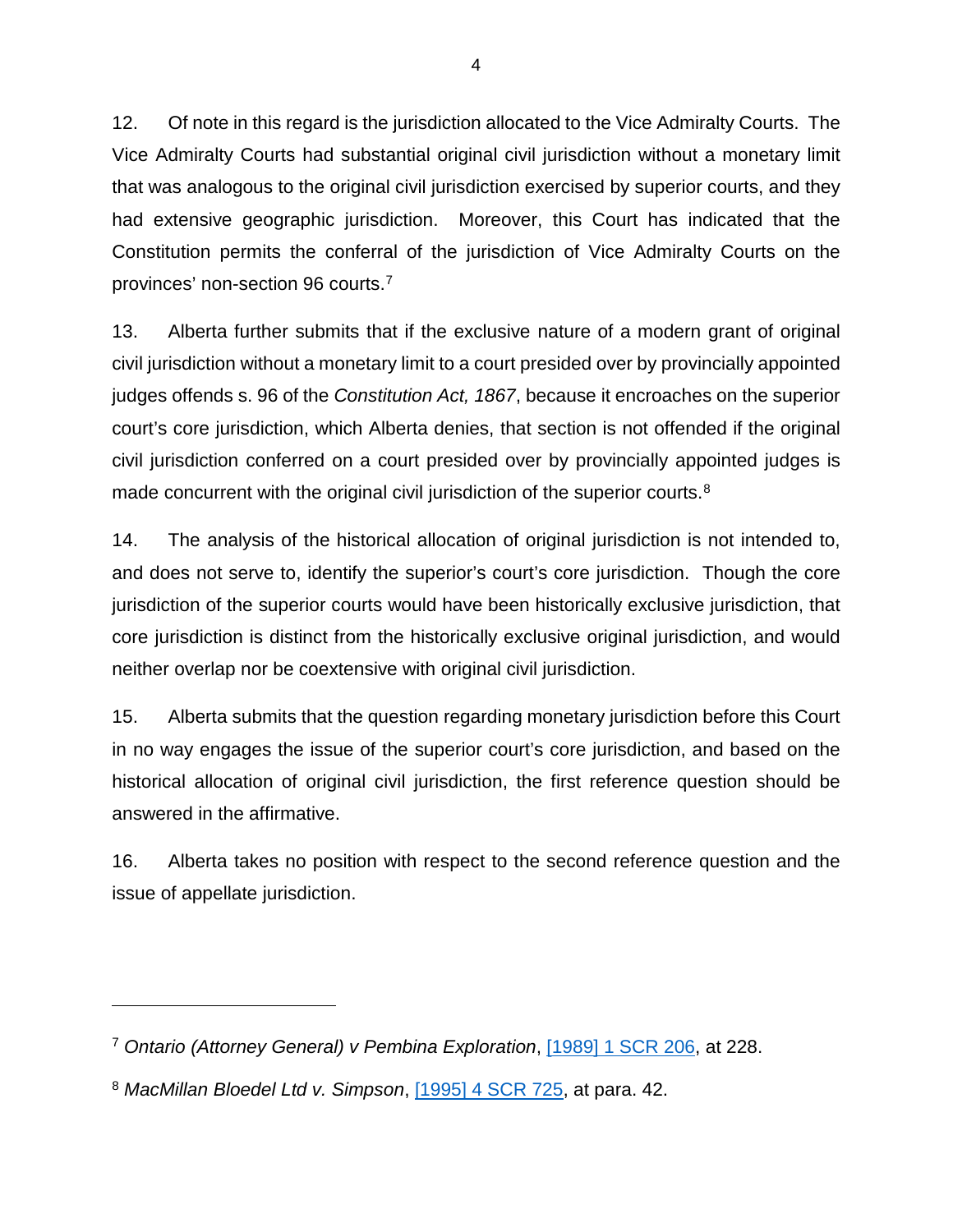### PART III: STATEMENT OF ARGUMENT **PART III: STATEMENT OF ARGUMENT**

17. Under s. 92(14) of the Constitution Act, 1867, the provincial legislatures have the 17. Under s. 92(14) of the *Constitution Act, 1867*, the provincial legislatures have the legislative authority to define the structure and the judicial jurisdiction of the courts legislative authority to define the structure and the judicial jurisdiction of the courts established by the province, subject to the constraints imposed by s. 96 of the Constitution established by the province, subject to the constraints imposed by s. 96 of the *Constitution*  Act, 1867. *Act, 1867*.

18. In the Nova Scotia Residential Tenancies reference, McLachlin J. (as she then 18. In the Nova Scotia *Residential Tenancies* reference, McLachlin J. (as she then was) commented on the limits of the constraining effect of s. 96 on s. 92(14) of the was) commented on the limits of the constraining effect of s. 96 on s. 92(14) of the Constitution Act, 1867and stated: *Constitution Act,* 1867and stated:

> If the inferior courts before Confederation alone exercised the power, If the inferior courts before Confederation alone exercised the power, or shared it in a practical way with the future superior courts, s. 96 or **shared it in a practical way** with the future superior courts, s. 96 is not engaged and no further enquiry is required.<sup>[9](#page-11-0)</sup> [Emphasis added] added]

19. In short, s. 96 has no constraining effect on s. 92(14) where the pre-Confederation 19. In short, s. 96 has no constraining effect on s. 92(14) where the pre-Confederation non-section 96 courts exercised exclusive jurisdiction, or the jurisdiction they exercised non-section 96 courts exercised exclusive jurisdiction, or the jurisdiction they exercised was shared in a practical way with the superior courts. In such circumstances, the was shared in a practical way with the superior courts. In such circumstances, the provincial legislature is free to exercise its plenary legislative power under s. 92(14) provincial legislature is free to exercise its plenary legislative power under s. 92(14) unconstrained by s. 96. unconstrained by s. 96.

20. Furthermore, this Court has long recognized that the jurisdiction of non-section 96 20. Furthermore, this Court has long recognized that the jurisdiction of non-section 96 courts was not frozen or fixed as it was at the time of Confederation. In Reference re courts was not frozen or fixed as it was at the time of Confederation. In *Reference re*  Adoption Act, this Court stated: *Adoption Act*, this Court stated:

> I am unable to accept the view that the jurisdiction of inferior courts, I am unable to accept the view that the jurisdiction of inferior courts, whether within or without the ambit of s. 96, was by the B.N.A. Act whether within or without the ambit of s. 96, was by the B.N.A. Act fixed forever as it stood at the date of Confederation.19 fixed forever as it stood at the date of Confederation.[10](#page-11-1)

21. More recently, in Re Young Offenders Act (PEI), endorsing the notion expressed 21. More recently, in *Re Young Offenders Act (PEI)*, endorsing the notion expressed in the Sobeys Stores case, this Court stated: in the *Sobeys Stores* case, this Court stated:

> It was then stated in Sobeys that the characterization of the issue It was then stated in Sobeys that the characterization of the issue must be sufficiently narrow to avoid large accretions of jurisdiction by must be sufficiently narrow to avoid large accretions of jurisdiction by

<span id="page-11-1"></span><sup>10</sup> Reference re Adoption Act, [11938\] SCR 398,](https://www.canlii.org/en/ca/scc/doc/1938/1938canlii2/1938canlii2.html?resultIndex=1) at 418. <sup>10</sup> *Reference re Adoption Act*, [1938] SCR 398, at 418.

<span id="page-11-0"></span><sup>9</sup> Reference re Residential Tenancies Act, [11996\] 1 SCR 186,](https://www.canlii.org/en/ca/scc/doc/1996/1996canlii259/1996canlii259.pdf) at para. 75. 9 *Reference re Residential Tenancies Act*, [1996] 1 SCR 186, at para. 75.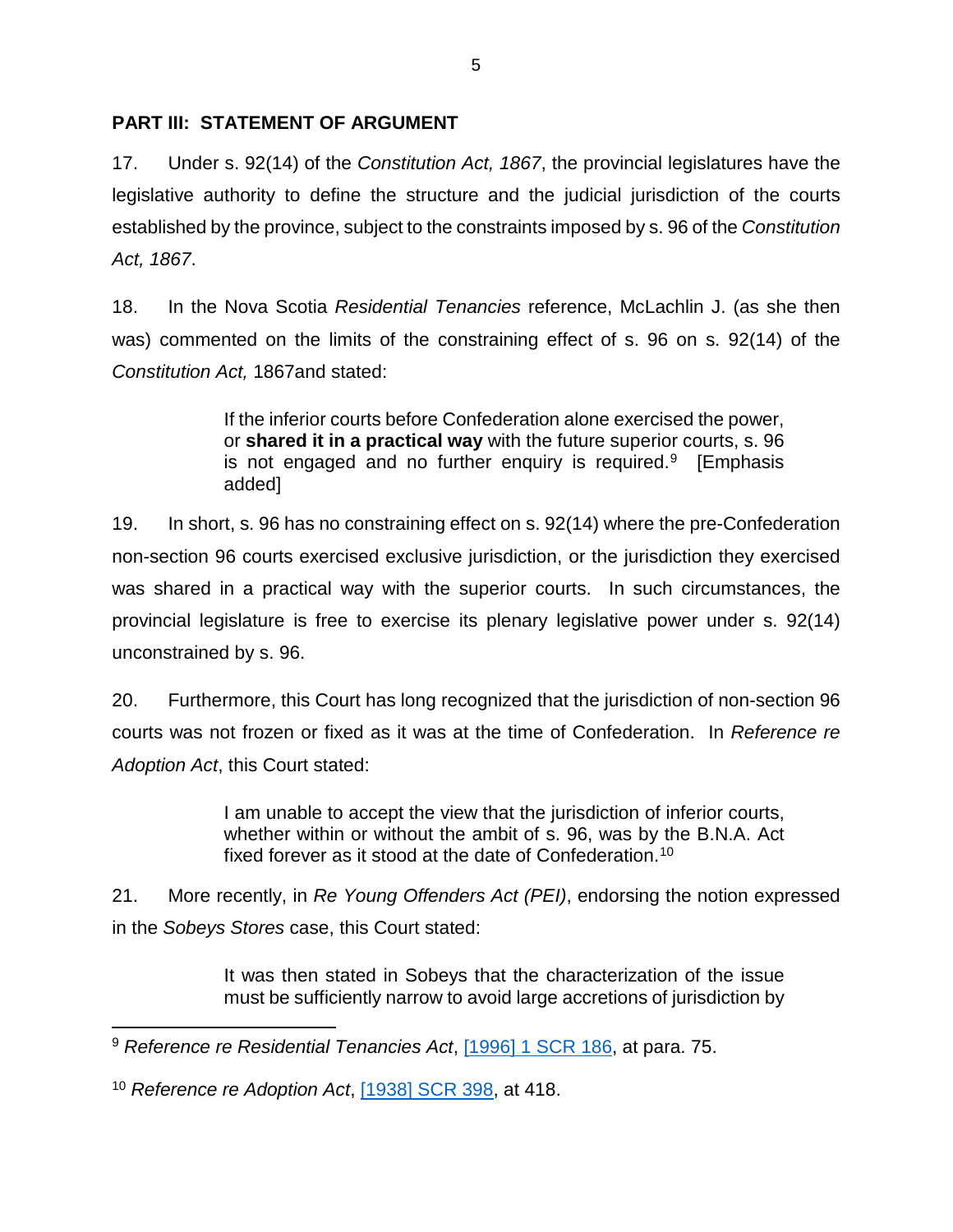inferior courts at the expense of superior courts, but not so narrow inferior courts at the expense of superior courts, **but not so narrow**  as to freeze the jurisdiction of inferior courts at what it was in **as to freeze the jurisdiction of inferior courts at what it was in**  1867.[11](#page-12-0) [Emphasis added] **1867**. <sup>11</sup> [Emphasis added]

### A. The historically exclusive original civil jurisdiction is not part of core **A. The historically exclusive original civil jurisdiction is not part of core**  jurisdiction **jurisdiction**

22. The Quebec Court of Appeal, referring to the British Columbia Trial Lawyers 22. The Quebec Court of Appeal, referring to the British Columbia *Trial Lawyers* Association decision, applied an overbroad notion of the superior court's core *Association* decision, applied an overbroad notion of the superior court's core jurisdiction.12 Alberta submits that the Quebec Court of Appeal erroneously expanded jurisdiction[.12](#page-12-1) Alberta submits that the Quebec Court of Appeal erroneously expanded the notion of the constitutionally protected core jurisdiction of superior courts in a way that the notion of the constitutionally protected core jurisdiction of superior courts in a way that would erode the constitutionally valid scope of s. 92(14) of the Constitution Act, 1867, and would erode the constitutionally valid scope of s. 92(14) of the *Constitution Act, 1867*, and would unjustifiably impair the ability of the provincial legislatures to structure their courts would unjustifiably impair the ability of the provincial legislatures to structure their courts and provide for the administration of justice within the provinces. and provide for the administration of justice within the provinces.

23. Section 96 protects the original jurisdiction historically exercised exclusively by 23. Section 96 protects the original jurisdiction historically exercised exclusively by superior courts by preventing its conferral on courts presided over by provincially superior courts by preventing its conferral on courts presided over by provincially appointed judges, while providing exceptions for administrative tribunals in certain appointed judges, while providing exceptions for administrative tribunals in certain circumstances. However, s. 96 does not preclude the removal of exclusive original circumstances. However, s. 96 does not preclude the removal of exclusive original jurisdiction from the superior court. The legislatures are free to eliminate some civil rights jurisdiction from the superior court. The legislatures are free to eliminate some civil rights and may eliminate a category of civil rights, or the causes of action with respect to those and may eliminate a category of civil rights, or the causes of action with respect to those civil rights, without fear of violating s. 96 of the *Constitution Act, 1867*.<sup>13</sup>

24. That said, s. 96 also protects a core of superior court jurisdiction, which cannot be 24. That said, s. 96 also protects a core of superior court jurisdiction, which cannot be removed from the superior court.<sup>14</sup> The core of protected jurisdiction is jurisdiction that,

<span id="page-12-0"></span><sup>11</sup> Re Young Offenders Act (PEI), [099111 SCR 252,](https://www.canlii.org/en/ca/scc/doc/1990/1990canlii19/1990canlii19.pdf) at 266. 11 *Re Young Offenders Act (PEI)*, [1991] 1 SCR 252, at 266.

<span id="page-12-1"></span><sup>12</sup> In the matter: Reference to the Court of Appeal of Quebec pertaining to the <sup>12</sup> *In the matter: Reference to the Court of Appeal of Quebec pertaining to the*  constitutional validity of the provisions of article 35 of the Code of Civil Procedure which *constitutional validity of the provisions of article 35 of the Code of Civil Procedure which*  set at less than \$85,000 the exclusive monetary jurisdiction of the Court of Quebec and *set at less than \$85,000 the exclusive monetary jurisdiction of the Court of Québec and*  to the appellate jurisdiction assigned to the Court of Québec, **2019 QCCA 1492**, at para. 140. 140.

<span id="page-12-2"></span><sup>&</sup>lt;sup>13</sup> See for instance *Pasiechnyk v Saskatchewan (Workers Compensation Board)*, [1997] [2 SCR 890,](https://www.canlii.org/en/ca/scc/doc/1997/1997canlii316/1997canlii316.pdf) at para. 39. 2 SCR 890, at para. 39.

<span id="page-12-3"></span><sup>14</sup> MacMillan Bloedel Ltd. v. Simpson, [11995\] 4 SCR 725,](https://www.canlii.org/en/ca/scc/doc/1995/1995canlii57/1995canlii57.pdf) at para. 15: "The superior 14 *MacMillan Bloedel Ltd. v. Simpson*, [1995] 4 SCR 725, at para. 15: "The superior courts have a core or inherent jurisdiction which is integral to their operations. The courts have a core or inherent jurisdiction which is integral to their operations. **The**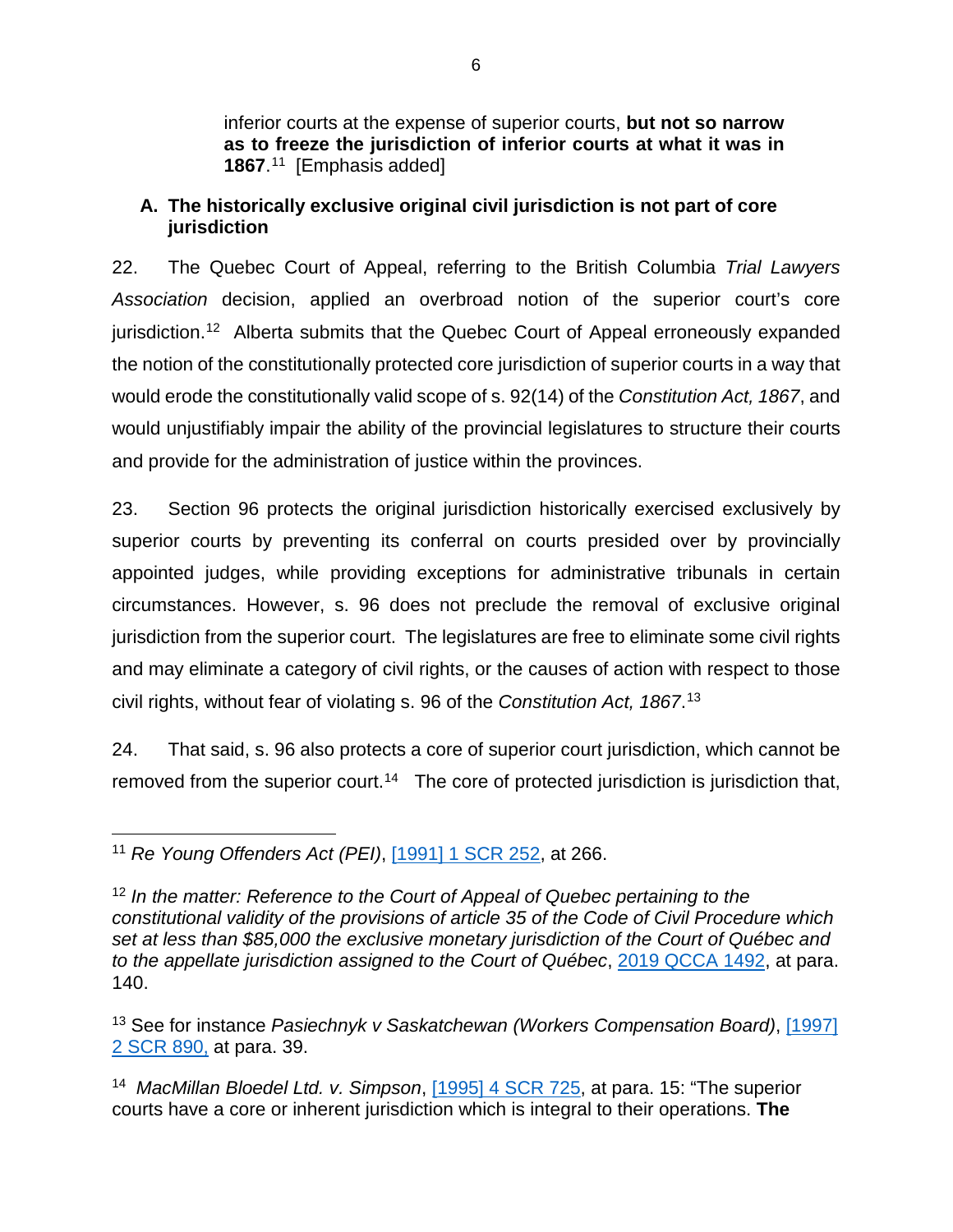if removed, would deprive the superior court of its character and essential powers as a if removed, would deprive the superior court of its character and essential powers as a superior court. Unlike the superior court's historically exclusive original jurisdiction, it is superior court. Unlike the superior court's historically exclusive original jurisdiction, it is clear that the legislatures cannot remove the superior court's core jurisdiction. clear that the legislatures cannot remove the superior court's core jurisdiction.

25. Though there remains some uncertainty about the precise contours of the core of 25. Though there remains some uncertainty about the precise contours of the core of protected superior court jurisdiction, there is sufficient case law identifying aspects of that protected superior court jurisdiction, there is sufficient case law identifying aspects of that core jurisdiction that it is possible to state with confidence that the core jurisdiction does core jurisdiction that it is possible to state with confidence that the core jurisdiction does not include the original jurisdiction over any particular kind of civil dispute between private not include the original jurisdiction over any particular kind of civil dispute between private parties, though such original jurisdiction may well fall within the scope of the historically parties, though such original jurisdiction may well fall within the scope of the historically exclusive jurisdiction of the superior courts. exclusive jurisdiction of the superior courts.

26. It is true that the jurisdiction to decide disputes between private parties according 26. It is true that the jurisdiction to decide disputes between private parties according to the law is a fundamental characteristic of a court of law exercising civil jurisdiction. to the law is a fundamental characteristic of a court of law exercising civil jurisdiction. Moreover, depriving a superior court of all of its jurisdiction to decide disputes according Moreover, depriving a superior court of all of its jurisdiction to decide disputes according to the law would radically transform the institutional character of the Court. However, the to the law would radically transform the institutional character of the Court. However, the protection of the superior court's historically exclusive jurisdiction under s. 96 of the protection of the superior court's historically exclusive jurisdiction under s. 96 of the Constitution Act, 1867, precludes the removal of all of the superior court's jurisdiction and *Constitution Act, 1867*, precludes the removal of all of the superior court's jurisdiction and in effect removes the risk that the institutional character of the superior court can be in effect removes the risk that the institutional character of the superior court can be subverted by the elimination of the court's judicial role in the resolution of disputes. subverted by the elimination of the court's judicial role in the resolution of disputes.

27. The practical effect of protecting historically exclusive original jurisdiction is to 27. The practical effect of protecting historically exclusive original jurisdiction is to ensure that a significant amount of that jurisdiction remains with the superior courts, and ensure that a significant amount of that jurisdiction remains with the superior courts, and that the superior courts are ensured a judicial role in the administration of justice. It is that the superior courts are ensured a judicial role in the administration of justice. It is unnecessary and undesirable to expand the notion of core jurisdiction to include unnecessary and undesirable to expand the notion of core jurisdiction to include jurisdiction that can permissibly be conferred on non-section 96 courts under the first jurisdiction that can permissibly be conferred on non-section 96 courts under the first branch of the Residential Tenancies test[.15](#page-13-0) The first branch of that test already limits the branch of the *Residential Tenancies* test.15 The first branch of that test already limits the jurisdiction of the provincial legislature under s. 92(14). Expanding the scope of core jurisdiction of the provincial legislature under s. 92(14). Expanding the scope of core jurisdiction to include non-exclusive original jurisdiction further restricts provincial jurisdiction to include non-exclusive original jurisdiction further restricts provincial

jurisdiction which forms this core cannot be removed from the superior courts by **jurisdiction which forms this core cannot be removed from the superior courts by**  either level of government, without amending the Constitution." [Emphasis added] **either level of government, without amending the Constitution**." [Emphasis added]  $\overline{a}$ 

<span id="page-13-0"></span><sup>&</sup>lt;sup>15</sup> Reference re Residential Tenancies Act, [1996] 1 SCR 186, 15 para. 74.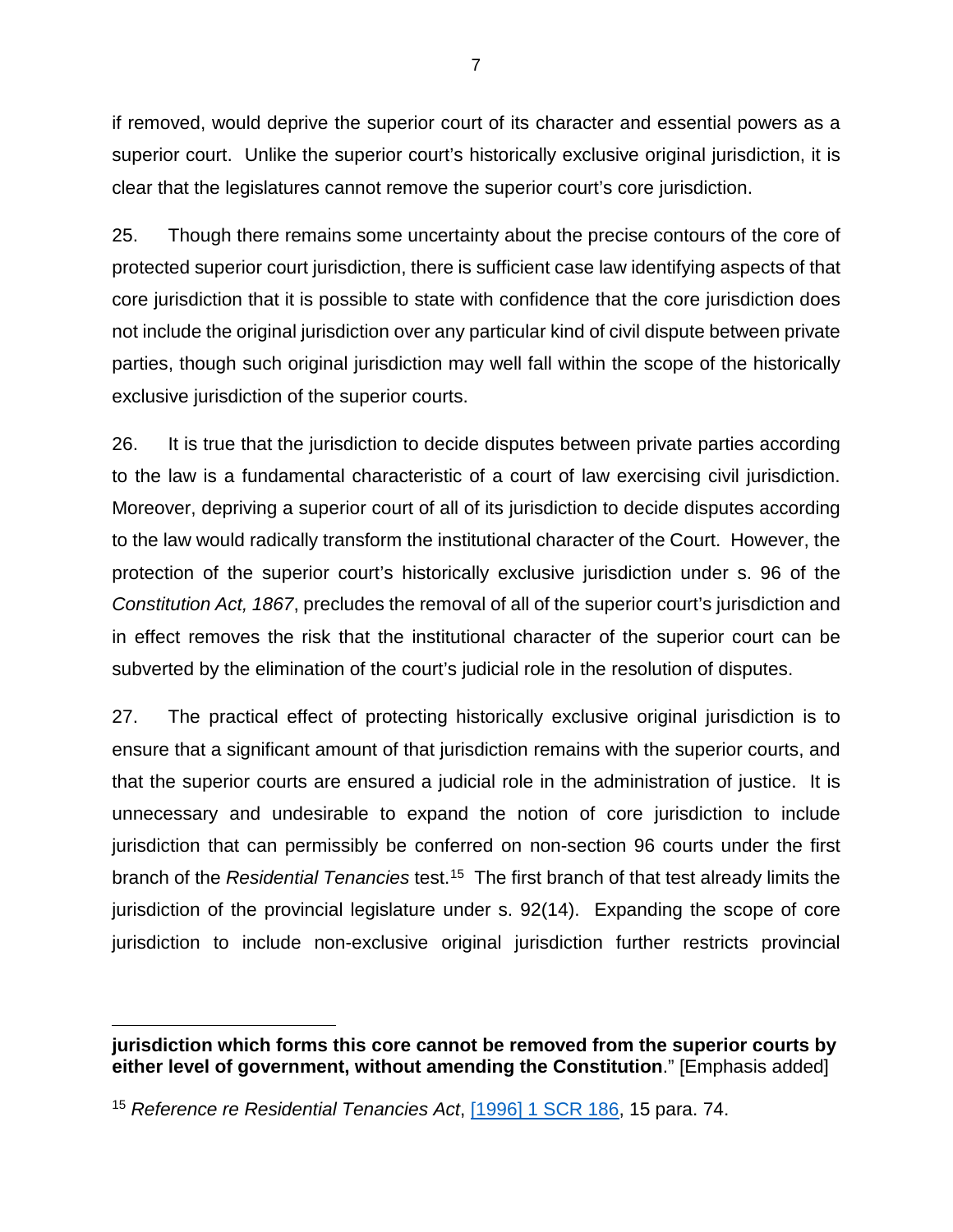legislative competence without appreciably enhancing the protection of the superior legislative competence without appreciably enhancing the protection of the superior court's foundational role. court's foundational role.

28. The removal of original jurisdiction over a particular matter, even jurisdiction that 28. The removal of original jurisdiction over a particular matter, even jurisdiction that was historically exclusive, is the ordinary stuff of the reform of the law and of the was historically exclusive, is the ordinary stuff of the reform of the law and of the administration of justice, and in no way offends s. 96 of the Constitution Act, 1867, administration of justice, and in no way offends s. 96 of the *Constitution Act, 1867*, particularly in relation to jurisdiction that is narrowly defined. To conclude otherwise would particularly in relation to jurisdiction that is narrowly defined. To conclude otherwise would risk frustrating legal reform. As social values change, it is common for the laws to change, risk frustrating legal reform. As social values change, it is common for the laws to change, and as the law changes old rights may be eliminated and new rights may be created. and as the law changes old rights may be eliminated and new rights may be created. This proposition is illustrated, and has been endorsed by this Court in the criminal law This proposition is illustrated, and has been endorsed by this Court in the criminal law context, in Re Young Offenders Act (PEI). <sup>16</sup> context, in *Re Young Offenders Act (PEI)*. [16](#page-14-0)

29. The legislatures can eliminate civil rights. When the legislatures eliminate rights, 29. The legislatures can eliminate civil rights. When the legislatures eliminate rights, the jurisdiction over those rights ceases to exist and effectively results in a removal of the jurisdiction over those rights ceases to exist and effectively results in a removal of jurisdiction, whether exclusive or otherwise. Though original jurisdiction historically jurisdiction, whether exclusive or otherwise. Though original jurisdiction historically exercised exclusively by a superior court can be removed from a superior court, it cannot exercised exclusively by a superior court can be removed from a superior court, it cannot be removed and then given to an inferior court exercising judicial functions without be removed and then given to an inferior court exercising judicial functions without offending s. 96 of the Constitution Act, 1867. offending s. 96 of the *Constitution Act, 1867*.

30. In this regard, the case law indicates that historically, exclusive, original superior 30. In this regard, the case law indicates that historically, exclusive, original superior court jurisdiction cannot be validly assigned to an inferior court simply by making the grant court jurisdiction cannot be validly assigned to an inferior court simply by making the grant of jurisdiction concurrent with the jurisdiction of the superior court. In Sobeys Stores, this of jurisdiction concurrent with the jurisdiction of the superior court. In *Sobeys Stores*, this Court stated: Court stated:

> It is obvious that at the first stage s. 96 will be violated if provincial It is obvious that at the first stage **s. 96 will be violated if provincial**  tribunals are accorded a power or jurisdiction that belonged **tribunals are accorded a power or jurisdiction that belonged**  exclusively to s. 96 Courts at Confederation. It is equally trite law **exclusively to s. 96 Courts at Confederation**. It is equally trite law that there will be no violation if the power or jurisdiction was the that there will be no violation if the power or jurisdiction was the exclusive preserve of inferior Courts. These propositions, however, exclusive preserve of inferior Courts. These propositions, however, leave unclear what the consequences are of discovering a shared, leave unclear what the consequences are of discovering a shared, or concurrent, jurisdiction between the two levels of Court. Moreover, or concurrent, jurisdiction between the two levels of Court. Moreover, if concurrent jurisdiction will enable the provincial tribunal to pass the if concurrent jurisdiction will enable the provincial tribunal to pass the

<span id="page-14-0"></span><sup>16</sup> Re Young Offenders Act (PEI), [11991\] 1 SCR 252.](https://www.canlii.org/en/ca/scc/doc/1990/1990canlii19/1990canlii19.pdf) 16 *Re Young Offenders Act (PEI*), [1991] 1 SCR 252.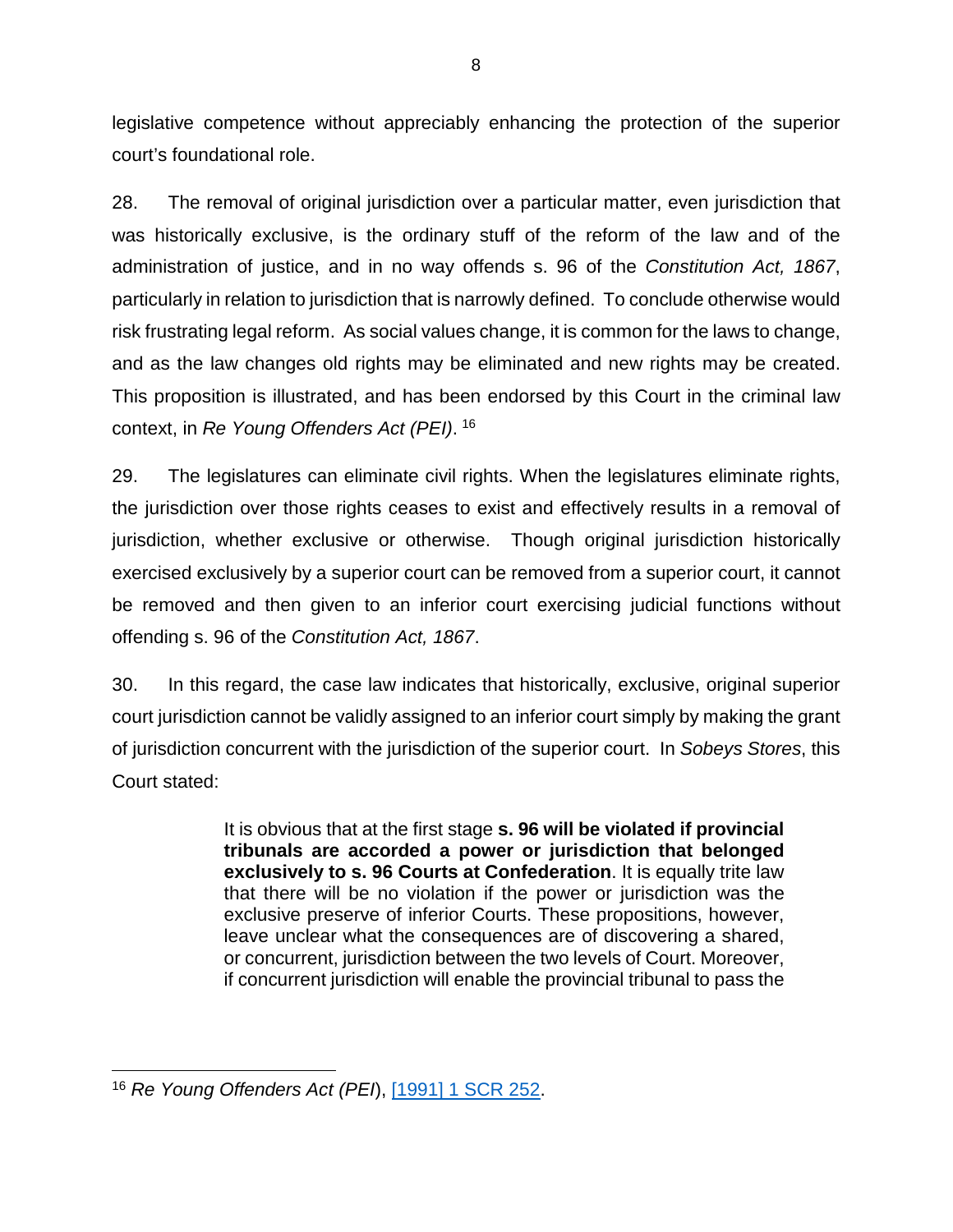historical test, it is necessary to ask how much shared jurisdiction will historical test, it is necessary to ask how much shared jurisdiction will suffice for this purpose. <sup>[17](#page-15-0)</sup> [Emphasis added]

31 The issue in this appeal turns on whether the jurisdiction in question was 31. The issue in this appeal turns on whether the jurisdiction in question was historically, exclusive, original jurisdiction of the superior courts, and not whether the historically, exclusive, original jurisdiction of the superior courts, and not whether the impugned provision removes a part of the superior court's core jurisdiction. As noted in impugned provision removes a part of the superior court's core jurisdiction. As noted in the Macmillan Bloedel case, the *Macmillan Bloedel* case,

> The requirement to consider whether the corresponding removal of The requirement to consider whether the corresponding removal of jurisdiction is valid only arises when the core jurisdiction of superior jurisdiction is valid only arises when the core jurisdiction of superior courts is affected. In many instances, therefore, the Residential courts is affected. **In many instances, therefore, the Residential**  Tenancies test provides a complete answer to the constitutional **Tenancies test provides a complete answer to the constitutional**  query. <sup>18</sup> [Emphasis added] **query**. [18](#page-15-1) [Emphasis added]

32. If it were simply a question of the transfer or removal of a portion of the superior 32. If it were simply a question of the transfer or removal of a portion of the superior court's core jurisdiction, the constitutional issue could be resolved by ensuring that the court's core jurisdiction, the constitutional issue could be resolved by ensuring that the grant of jurisdiction to the inferior court was concurrent rather than exclusive. grant of jurisdiction to the inferior court was concurrent rather than exclusive.

### B. Monetary jurisdiction relates to the scope and not the character of the **B. Monetary jurisdiction relates to the scope and not the character of the**  jurisdiction **jurisdiction**

33. To determine whether the jurisdiction in question can be granted to an inferior 33. To determine whether the jurisdiction in question can be granted to an inferior court, the jurisdiction must be properly characterized and the allocation of pre-court, the jurisdiction must be properly characterized and the allocation of pre-Confederation judicial jurisdiction assessed to determine whether the jurisdiction as Confederation judicial jurisdiction assessed to determine whether the jurisdiction as characterized was exercised exclusively by the superior courts. If it was not, it is characterized was exercised exclusively by the superior courts. If it was not, it is permissible for the province to grant the jurisdiction to its inferior courts without offending permissible for the province to grant the jurisdiction to its inferior courts without offending s. 96 of the Constitution Act, 1867. s. 96 of the *Constitution Act, 1867*.

34. Proper characterization of the jurisdiction in question is crucial to the successful 34. Proper characterization of the jurisdiction in question is crucial to the successful analysis of the historical allocation of jurisdiction under the Residential Tenancies test. In analysis of the historical allocation of jurisdiction under the *Residential Tenancies* test. In this regard, this Court has stated: this regard, this Court has stated:

> The way in which the power or jurisdiction is characterized can have The way in which the power or jurisdiction is characterized can have significant consequences for the historical inquiry in which the significant consequences for the historical inquiry in which **the**

<span id="page-15-0"></span><sup>17</sup> Sobeys Stores Ltd v Yeomans and Labour Standards Tribunal, [11989\] 1 SCR 238,](https://www.canlii.org/en/ca/scc/doc/1989/1989canlii116/1989canlii116.pdf) at 17 *Sobeys Stores Ltd v Yeomans and Labour Standards Tribunal*, [1989] 1 SCR 238, at 256. 256.

<span id="page-15-1"></span><sup>18</sup> MacMillan Bloedel Ltd v Simpson, [\[1995\] 4 SCR 725,](https://www.canlii.org/en/ca/scc/doc/1995/1995canlii57/1995canlii57.pdf) at para. 27. <sup>18</sup> *MacMillan Bloedel Ltd v Simpson*, [1995] 4 SCR 725, at para. 27.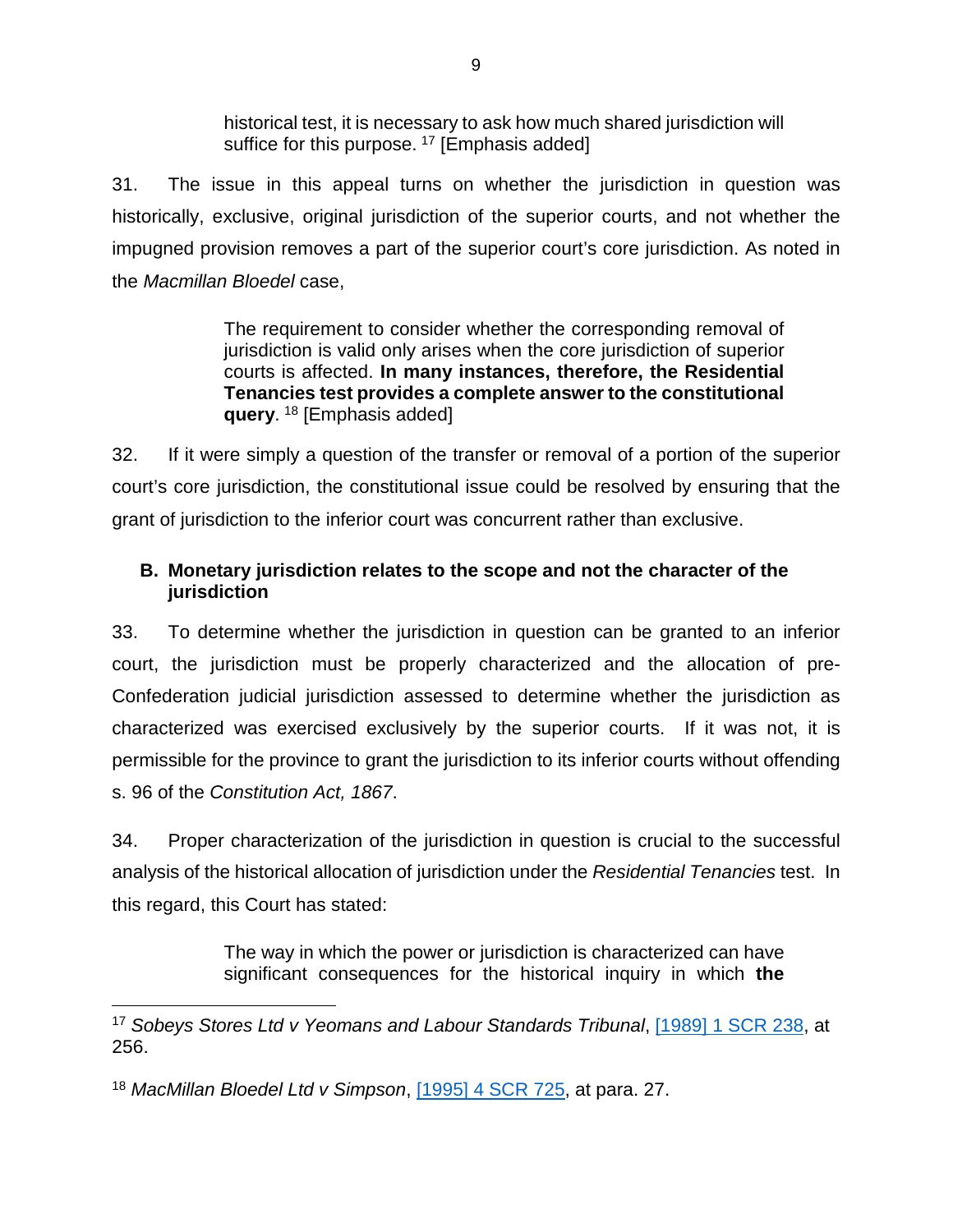### Courts must search for analogous jurisdiction in inferior **Courts must search for analogous jurisdiction in inferior**  Courts[.19](#page-16-0) [Emphasis added] **Courts.**<sup>19</sup> [Emphasis added]

35. However, in the present matter, the focus of the analysis is on the monetary aspect 35. However, in the present matter, the focus of the analysis is on the monetary aspect of that historical allocation of original civil jurisdiction, since the question referred to the of that historical allocation of original civil jurisdiction, since the question referred to the Quebec Court of Appeal was premised on a presumption that the underlying grant of civil Quebec Court of Appeal was premised on a presumption that the underlying grant of civil jurisdiction is consistent with the constraints of s. 96. jurisdiction is consistent with the constraints of s. 96.

36. Limits on the jurisdiction over the person, geographic jurisdiction, or monetary 36. Limits on the jurisdiction over the person, geographic jurisdiction, or monetary jurisdiction may all reduce the scope of operation of the allocated original civil jurisdiction jurisdiction may all reduce the scope of operation of the allocated original civil jurisdiction without affecting the character of that jurisdiction, which this Court has said is based on without affecting the character of that jurisdiction, which this Court has said is based on the nature of the dispute.[2°](#page-16-1) However, the scope of operation of an inferior court's the nature of the dispute.20 However, the scope of operation of an inferior court's jurisdiction is a factor that may properly be considered when assessing whether jurisdiction is a factor that may properly be considered when assessing whether jurisdiction was shared in a practical way with the superior courts. Nevertheless, the jurisdiction was shared in a practical way with the superior courts. Nevertheless, the scope of operation does not alter the character of the allocated jurisdiction. scope of operation does not alter the character of the allocated jurisdiction.

37. In Sobeys Stores this Court stated: "If the jurisdiction was shared, the legislation 37. In *Sobeys Stores* this Court stated: "If the jurisdiction was shared, the legislation under challenge may, in some circumstances, be held valid by the historical test."<sup>[21](#page-16-2)</sup> This Court has indicated that what matters is whether the jurisdiction was shared in a practical Court has indicated that what matters is whether the jurisdiction was shared in a practical way.[22](#page-16-3)  way.22

### C. Inferior courts had practical shared original jurisdiction without a **C. Inferior courts had practical shared original jurisdiction without a**  monetary limit **monetary limit**

38. The evidence before this Court shows that many of the non-section 96 courts in 38. The evidence before this Court shows that many of the non-section 96 courts in the relevant colonies before Confederation exercised original jurisdiction over a number the relevant colonies before Confederation exercised original jurisdiction over a number of civil matters. of civil matters.

<span id="page-16-0"></span><sup>19</sup> Sobeys Stores Ltd v Yeomans and Labour Standards Tribunal, is characterized can 19 *Sobeys Stores Ltd v Yeomans and Labour Standards Tribunal*, is characterized can have significant consequences for the historical inquiry in which the Courts must have significant consequences for the historical inquiry in which **the Courts must**  search for analogous jurisdiction in inferior Courts." [Emphasis added] **search for analogous jurisdiction in inferior Courts.**" [Emphasis added]

<span id="page-16-1"></span><sup>20</sup> Re Young Offenders Act (PEI), [\[1991\] 1 SCR 252,](https://www.canlii.org/en/ca/scc/doc/1990/1990canlii19/1990canlii19.pdf) at 266. <sup>20</sup> *Re Young Offenders Act (PEI)*, [1991] 1 SCR 252, at 266.

<span id="page-16-2"></span><sup>&</sup>lt;sup>21</sup> Sobeys Stores Ltd v Yeomans and Labour Standards Tribunal, [1989] 1 SCR 238, at 259. 259.

<span id="page-16-3"></span><sup>&</sup>lt;sup>22</sup> Reference re Residential Tenancies Act, [1996] 1 SCR 186, at para. 75.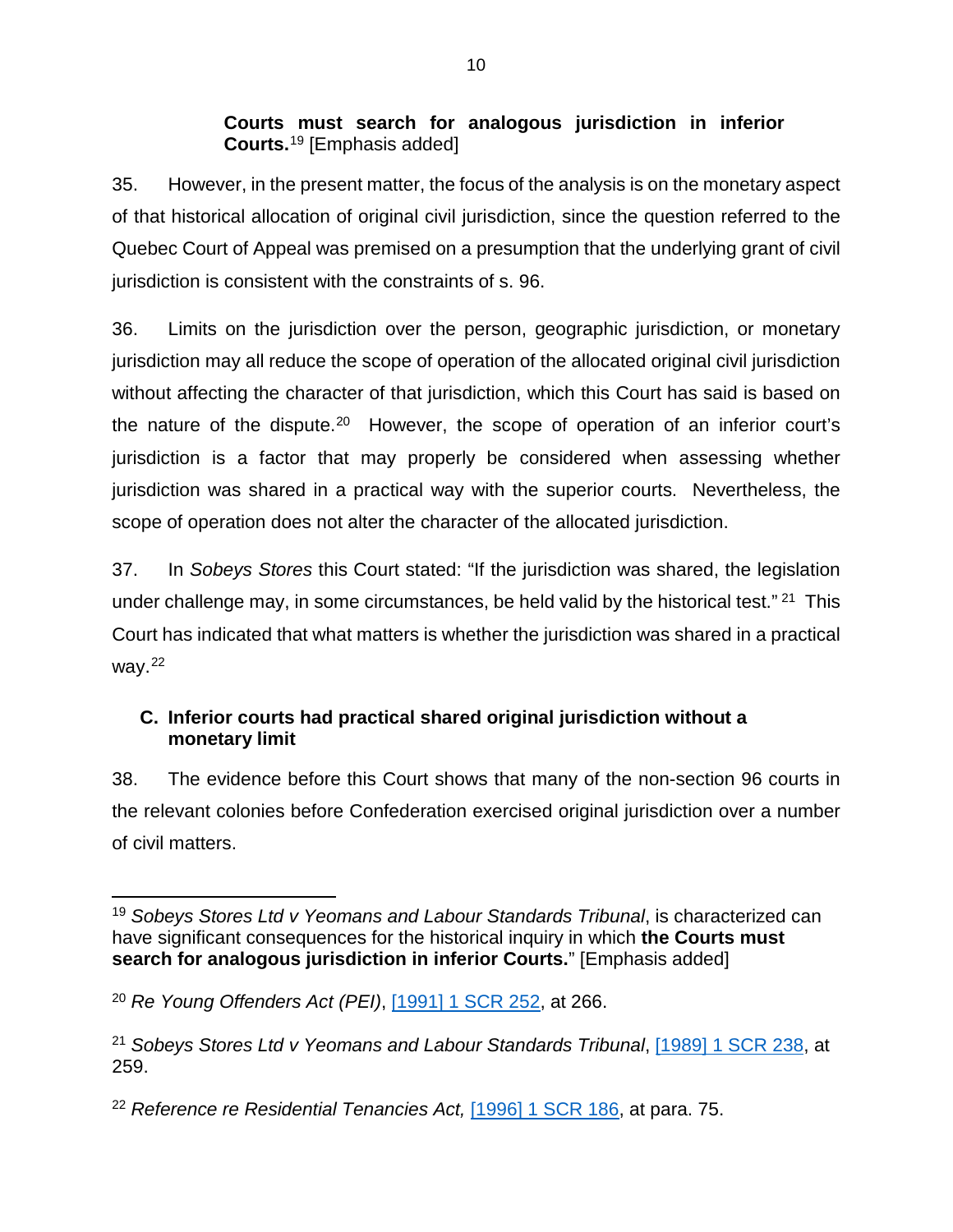39. Moreover, in each of the relevant pre-Confederation colonies there was also at 39. Moreover, in each of the relevant pre-Confederation colonies there was also at least one non-section 96 court that exercised significant original civil jurisdiction that was least one non-section 96 court that exercised significant original civil jurisdiction that was not subject to any monetary limit: the Vice Admiralty Court. not subject to any monetary limit: the Vice Admiralty Court.

40. In this light, the historical civil monetary limits placed on the original jurisdiction 40. In this light, the historical civil monetary limits placed on the original jurisdiction conferred on some non-section 96 courts should not operate to limit the scope of the conferred on some non-section 96 courts should not operate to limit the scope of the provincial legislature's jurisdiction under s. 92(14) of the Constitution Act, 1867, provincial legislature's jurisdiction under s. 92(14) of the *Constitution Act, 1867*, particularly when pre-Confederation, non-section 96 courts in each of the relevant particularly when pre-Confederation, non-section 96 courts in each of the relevant colonies enjoyed original civil jurisdiction that was not subject to any monetary limit. colonies enjoyed original civil jurisdiction that was not subject to any monetary limit.

41. In short, in each of the relevant pre-Confederation colonies, there was also at least 41. In short, in each of the relevant pre-Confederation colonies, there was also at least one non-section 96 court that shared civil jurisdiction in a practical way with superior one non-section 96 court that shared civil jurisdiction in a practical way with superior courts without the non-section 96 court's original civil jurisdiction being subject to any civil courts without the non-section 96 court's original civil jurisdiction being subject to any civil monetary limit. monetary limit.

42. Alberta says that in addition to the historical jurisdiction canvassed by the Attorney 42. Alberta says that in addition to the historical jurisdiction canvassed by the Attorney General of Quebec at paragraphs 61 to 98 of the Attorney General's factum, the original General of Quebec at paragraphs 61 to 98 of the Attorney General's factum, the original civil jurisdiction of the Vice Admiralty Courts must be considered in the historical analysis civil jurisdiction of the Vice Admiralty Courts must be considered in the historical analysis of pre-Confederation jurisdiction of superior and inferior courts, since it informs the of pre-Confederation jurisdiction of superior and inferior courts, since it informs the analysis required to determine the constitutionally permissible scope of the provinces' analysis required to determine the constitutionally permissible scope of the provinces' legislative authority to grant jurisdiction to provincial inferior courts under s. 92(14) of the legislative authority to grant jurisdiction to provincial inferior courts under s. 92(14) of the Constitution Act, 1867. *Constitution Act, 1867*.

43. This Court has recognized that Vice Admiralty Courts were not superior, district, or 43. This Court has recognized that Vice Admiralty Courts were not superior, district, or county courts within the scope of s. 96 of the Constitution Act, 1867, and has stated: county courts within the scope of s. 96 of the *Constitution Act, 1867*, and has stated:

> [...] admiralty courts were not viewed as falling within s. 96. In […] **admiralty courts were not viewed as falling within s. 96**. In fact, on the eve of Confederation, the primary jurisdiction in admiralty fact, on the eve of Confederation, the primary jurisdiction in admiralty was exercised by special courts distinct from those contemplated by was exercised by special courts distinct from those contemplated by s. 96. Clearly, this precludes any claim for s. 96 protection of s. 96. Clearly, **this precludes any claim for s. 96 protection of**  admiralty jurisdiction[23](#page-17-0) [Emphasis added] **admiralty jurisdiction**23 [Emphasis added]

<span id="page-17-0"></span><sup>23</sup> Ontario (Attorney General) v Pembina Exploration, [\[1989\] 1 SCR 206,](https://www.canlii.org/en/ca/scc/doc/1989/1989canlii112/1989canlii112.pdf) at 228. 23 *Ontario (Attorney General) v Pembina Exploration*, [1989] 1 SCR 206, at 228.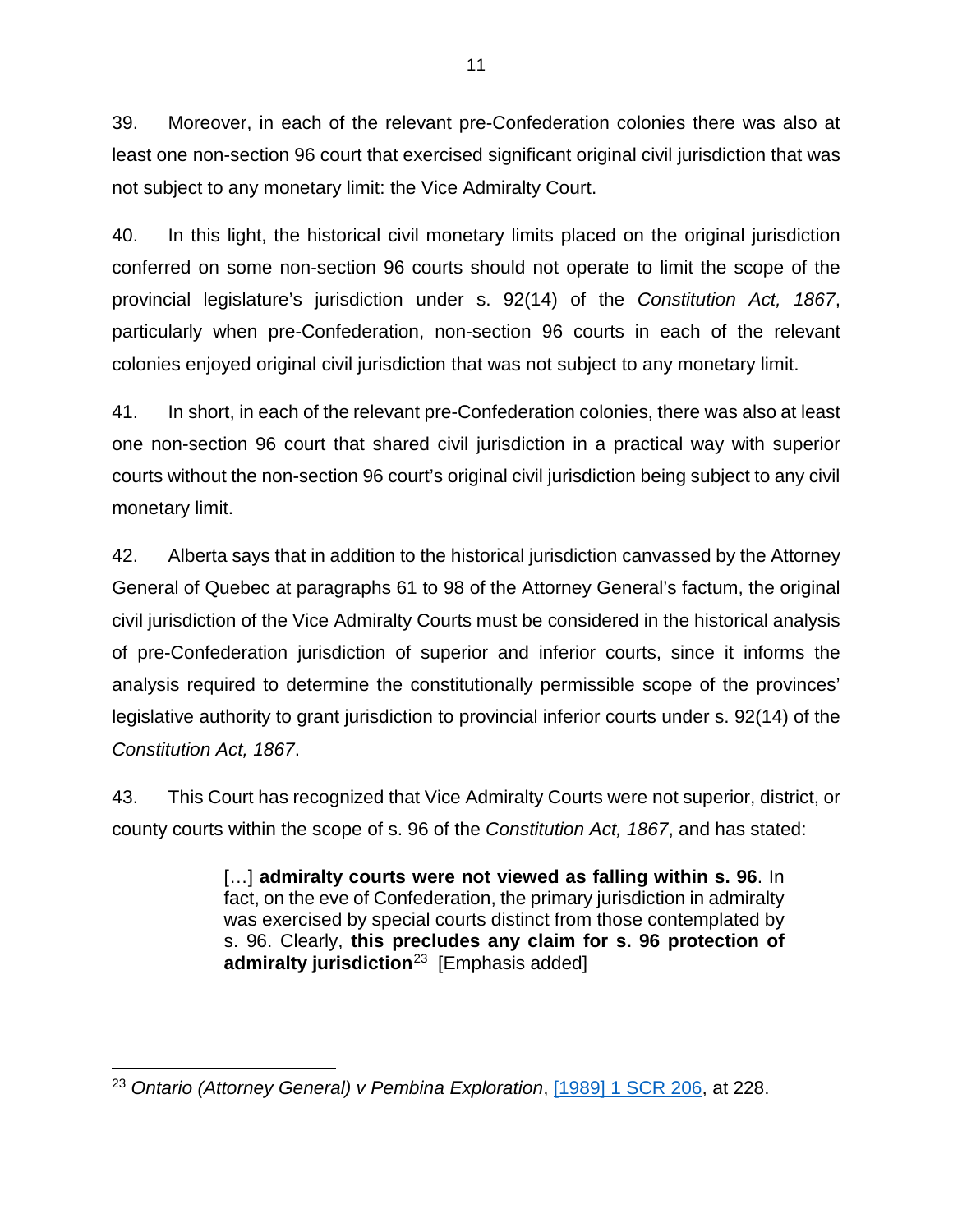44. The existence of the original civil jurisdiction conferred on the Vice Admiralty 44. The existence of the original civil jurisdiction conferred on the Vice Admiralty Courts in all three of the colonies that formed the Dominion of Canada in 1867 would Courts in all three of the colonies that formed the Dominion of Canada in 1867 would demonstrate the geographically coextensive practical involvement of non-section 96 demonstrate the geographically coextensive practical involvement of non-section 96 courts in original civil jurisdiction without any monetary limit. courts in original civil jurisdiction without any monetary limit.

45. Vice Admiralty Courts existed in the colonies of Canada, New Brunswick, and 45. Vice Admiralty Courts existed in the colonies of Canada, New Brunswick, and Nova Scotia in the years immediately before Confederation, and all exercised a significant Nova Scotia in the years immediately before Confederation, and all exercised a significant amount of original civil jurisdiction as allocated by the *Vice Admiralty Courts Act, 1863*.<sup>24</sup> The allocated original civil jurisdiction was analogous to the jurisdiction exercised by the The allocated original civil jurisdiction was analogous to the jurisdiction exercised by the colonial superior courts. Section 10 of the Vice Admiralty Courts Act, 1863, which was in colonial superior courts. Section 10 of the *Vice Admiralty Courts Act, 1863,* which was in force at the time of Confederation, stated: force at the time of Confederation, stated:

> 10. The Matters in respect of which the Vice Admiralty Courts shall 10. The Matters in respect of which the Vice Admiralty Courts shall have Jurisdiction are as follow: have Jurisdiction are as follow:

(1.) Claims for Seamen's Wages: (1.) Claims for Seamen's Wages:

(2.) Claims for Master's Wages, and for his Disbursements on (2.) Claims for Master's Wages, and for his Disbursements on account of the Ship: account of the Ship:

(3.) Claims in respect of Pilotage: (3.) Claims in respect of Pilotage:

(4.) Claims in respect of Salvage of any Ship, or of Life or Goods (4.) Claims in respect of Salvage of any Ship, or of Life or Goods therefrom: therefrom:

(5.) Claims in respect of Towage: (5.) Claims in respect of Towage:

(6.) Claims for Damage done by any Ship: (6.) Claims for Damage done by any Ship:

(7.) Claims in respect of Bottomry or Respondentia Bonds: (7.) Claims in respect of Bottomry or Respondentia Bonds:

(8.) Claims in respect of any Mortgage where the Ship has been sold (8.) Claims in respect of any Mortgage where the Ship has been sold by a Decree of the Vice Admiralty Court, and the Proceeds are under by a Decree of the Vice Admiralty Court, and the Proceeds are under its Control: its Control:

<span id="page-18-0"></span><sup>24</sup> Vice Admiralty Courts Act, 1863, (U.K.) 26 Vict, c. 24. (Book of Authorities of the 24 *Vice Admiralty Courts Act, 1863*, (U.K.) 26 Vict, c. 24. (Book of Authorities of the Chief Justice, Senior Associate Chief Justice, and Associate Chief Justice of the Chief Justice, Senior Associate Chief Justice, and Associate Chief Justice of the Superior Court of Quebec, vol. 1, tab 12) Superior Court of Quebec, vol. 1, tab 12)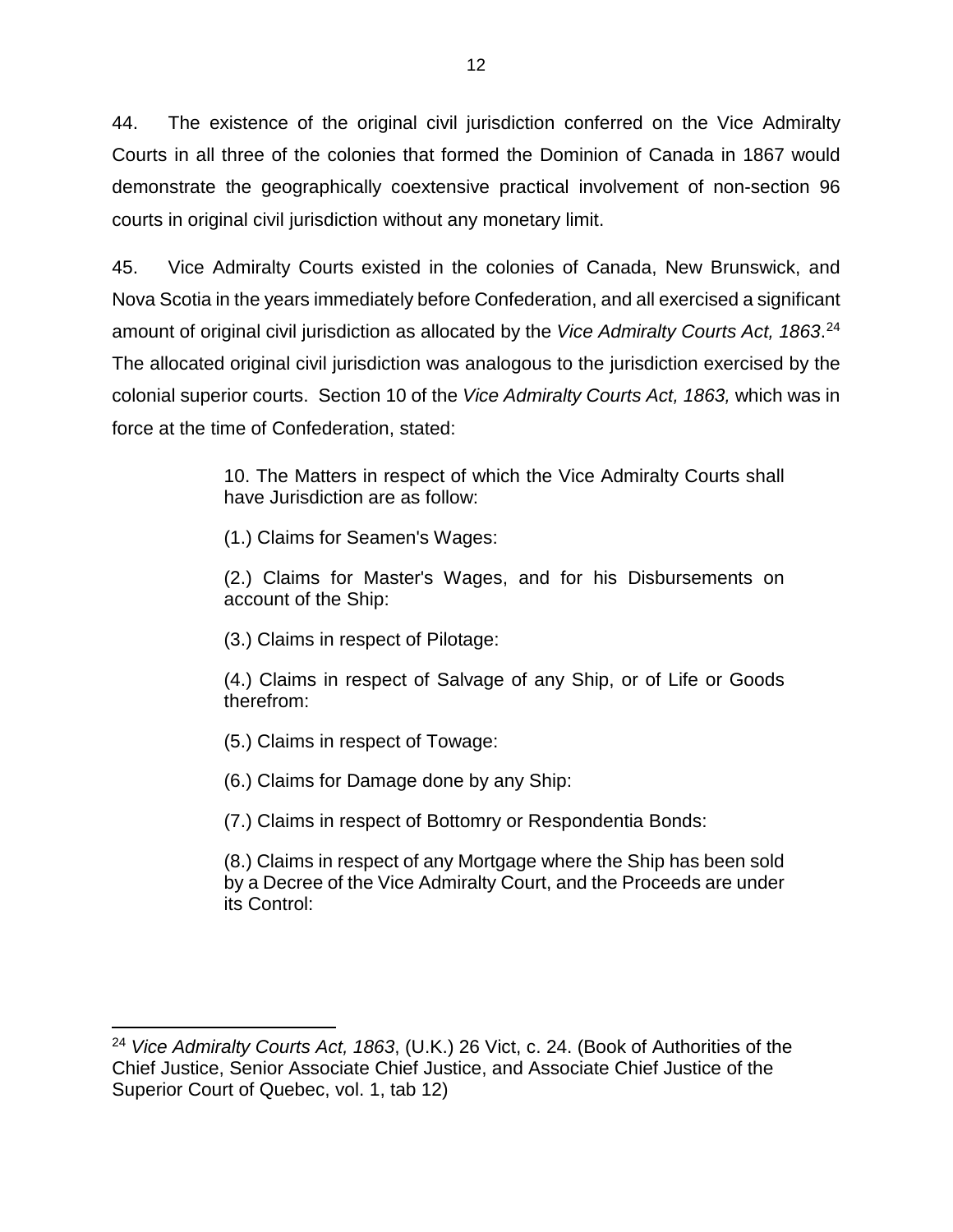(9.) Claims between the Owners of any Ship registered, in the (9.) Claims between the Owners of any Ship registered, in the Possession in which the Court is established, touching the Possession in which the Court is established, touching the Ownership, Possession, Employment, or Earnings of such Ship: Ownership, Possession, Employment, or Earnings of such Ship:

(10.) Claims for Necessaries supplied, in the Possession in which the (10.) Claims for Necessaries supplied, in the Possession in which the Court is established, to any Ship of which no Owner or Part Owner Court is established, to any Ship of which no Owner or Part Owner is domiciled within the Possession at the Time of the Necessaries is domiciled within the Possession at the Time of the Necessaries being supplied: being supplied:

(11.) Claims in respect of the building, equipping, or repairing within (11.) Claims in respect of the building, equipping, or repairing within any British Possession of any Ship of which no Owner or Part Owner any British Possession of any Ship of which no Owner or Part Owner is domiciled within the Possession at the Time of the Work being is domiciled within the Possession at the Time of the Work being done.25 done.[25](#page-19-0)

46. The legislation assigning jurisdiction to the Vice Admiralty Courts did not stipulate 46. The legislation assigning jurisdiction to the Vice Admiralty Courts did not stipulate that the civil jurisdiction assigned to those courts was subject to any monetary limit. that the civil jurisdiction assigned to those courts was subject to any monetary limit.

47. Furthermore, the geographic jurisdiction of the Vice Admiralty Courts was also 47. Furthermore, the geographic jurisdiction of the Vice Admiralty Courts was also extensive. Section 13 of the Vice Admiralty Courts Act, 1863, stated: extensive. Section 13 of the *Vice Admiralty Courts Act, 1863,* stated:

> 13. The Jurisdiction of the Vice Admiralty Courts, except where it is 13. The Jurisdiction of the Vice Admiralty Courts, except where it is expressly confined by this Act to Matters arising within the expressly confined by this Act to Matters arising within the Possession in which the Court is established, may be exercised, Possession in which the Court is established, may be exercised, whether the Cause or Right of Action has arisen within or beyond the whether the Cause or Right of Action has arisen within or beyond the Limits of such Possession.<sup>[26](#page-19-1)</sup>

48. In short, not only was the character of the Vice Admiralty Court's original civil 48. In short, not only was the character of the Vice Admiralty Court's original civil jurisdiction analogous to some of the superior court's original civil jurisdiction, the jurisdiction analogous to some of the superior court's original civil jurisdiction, the geographic scope of that jurisdiction was at least as extensive and likely exceeded that geographic scope of that jurisdiction was at least as extensive and likely exceeded that of the relevant colonial superior courts. of the relevant colonial superior courts.

49. Notwithstanding the maritime nature of the jurisdiction of the Vice Admiralty Courts, many of the civil disputes within the jurisdiction of the Vice Admiralty Courts, particularly many of the civil disputes within the jurisdiction of the Vice Admiralty Courts, particularly

<span id="page-19-0"></span><sup>25</sup> Vice Admiralty Courts Act, 1863, (U.K.) 26 Vict, c. 24, s. 10. (Book of Authorities of 25 *Vice Admiralty Courts Act, 1863*, (U.K.) 26 Vict, c. 24, s. 10. (Book of Authorities of the Chief Justice, Senior Associate Chief Justice, and Associate Chief Justice of the the Chief Justice, Senior Associate Chief Justice, and Associate Chief Justice of the Superior Court of Quebec, vol. 1, tab 12) Superior Court of Quebec, vol. 1, tab 12)

<span id="page-19-1"></span><sup>26</sup> Vice Admiralty Courts Act, 1863, (U.K.) 26 Vict, c. 24, s. 13. (Book of Authorities of <sup>26</sup> *Vice Admiralty Courts Act, 1863*, (U.K.) 26 Vict, c. 24, s. 13. (Book of Authorities of the Chief Justice, Senior Associate Chief Justice, and Associate Chief Justice of the the Chief Justice, Senior Associate Chief Justice, and Associate Chief Justice of the Superior Court of Quebec, vol. 1, tab 12) Superior Court of Quebec, vol. 1, tab 12)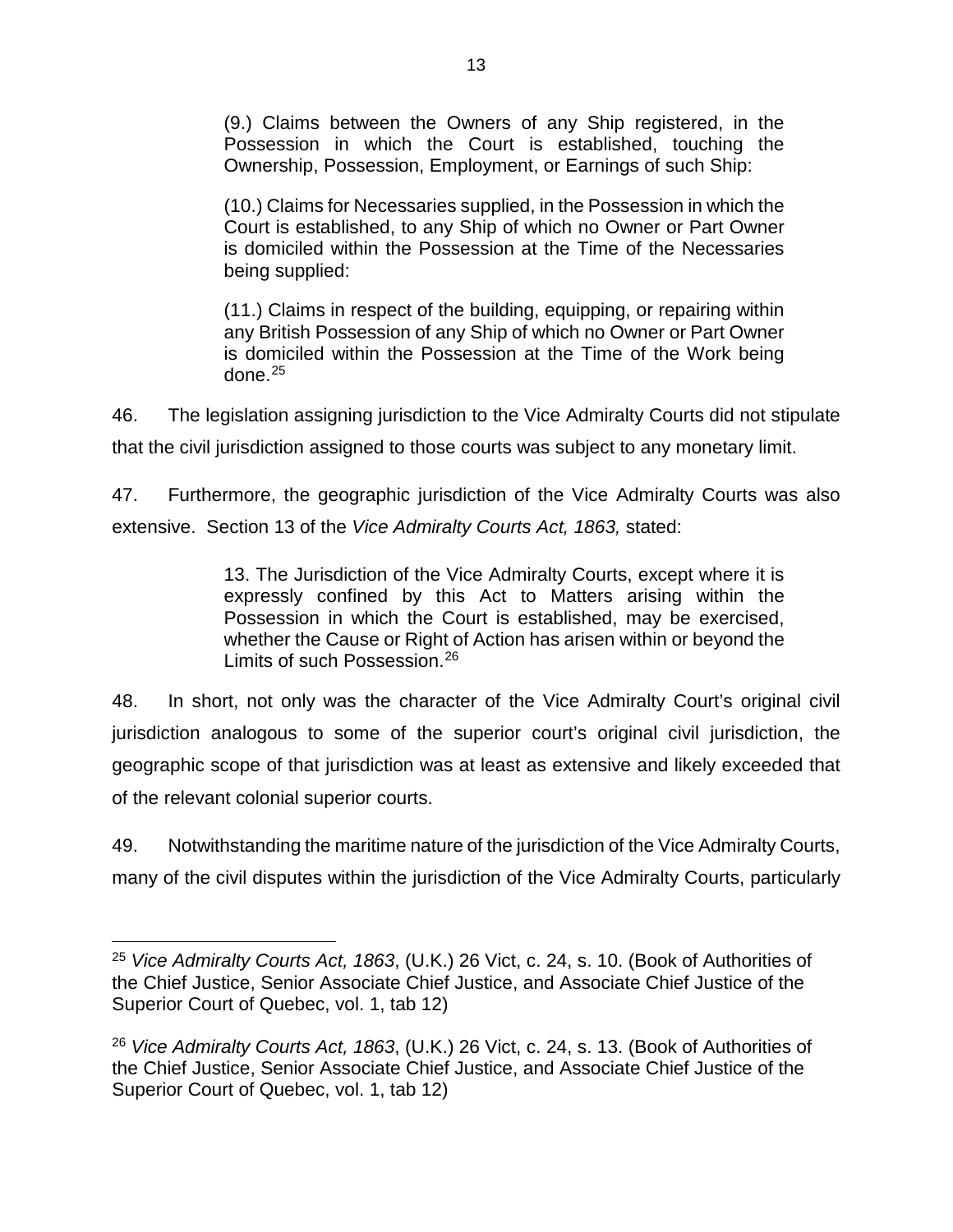those identified in s. 10 of the Vice Admiralty Courts Act, 1863, would properly be those identified in s. 10 of the *Vice Admiralty Courts Act, 1863*, would properly be characterized as various kinds of contract or tort disputes, many or which would be characterized as various kinds of contract or tort disputes, many or which would be perfectly analogous (if not identical) to disputes within the jurisdiction of the superior perfectly analogous (if not identical) to disputes within the jurisdiction of the superior courts. courts.

50. Though legislative jurisdiction over admiralty matters falls within Parliament's 50. Though legislative jurisdiction over admiralty matters falls within Parliament's jurisdiction, this Court has recognized that the provinces under s. 92(14) of the jurisdiction, this Court has recognized that the provinces under s. 92(14) of the Constitution Act, 1867, can assign judicial jurisdiction over such matters, including the *Constitution Act, 1867*, can assign judicial jurisdiction over such matters, including the judicial jurisdiction analogous to that exercised by Vice Admiralty Courts, to provincial judicial jurisdiction analogous to that exercised by Vice Admiralty Courts, to provincial inferior courts. In this regard, this Court in the Pembina Exploration case stated: inferior courts. In this regard, this Court in the *Pembina Exploration* case stated:

> I conclude that a provincial legislature has the power by virtue of s. I conclude that a provincial legislature has the power by virtue of s. 92(14) of the Constitution Act, 1867 to grant jurisdiction to an inferior 92(14) of the *Constitution Act, 1867* to grant jurisdiction to an inferior court to hear a matter falling within federal legislative jurisdiction. court to hear a matter falling within federal legislative jurisdiction. This power is limited, however, by s. 96 of that Act and the federal This power is limited, however, by s. 96 of that Act and the federal government's power to expressly grant exclusive jurisdiction to a government's power to expressly grant exclusive jurisdiction to a court established by it under s. 101 of the Act. <sup>[27](#page-20-0)</sup> [Emphasis added]

51. The Pembina Exploration case provides binding authority for the proposition that 51. The *Pembina Exploration* case provides binding authority for the proposition that s. 92(14) of the Constitution Act, 1867, includes the legislative authority to confer on s. 92(14) of the *Constitution Act, 1867*, includes the legislative authority to confer on judges appointed by the province original, civil jurisdiction without any monetary limit over judges appointed by the province original, civil jurisdiction without any monetary limit over civil matters analogous to the original civil jurisdiction conferred on the Vice Admiralty civil matters analogous to the original civil jurisdiction conferred on the Vice Admiralty Courts in 1863, without offending s. 96 of the Constitution Act, 1867. Courts in 1863, without offending s. 96 of the *Constitution Act, 1867*.

52. It is the actual allocation of jurisdiction at the time of Confederation that is 52. It is the actual allocation of jurisdiction at the time of Confederation that is determinative.<sup>28</sup> Though the original civil jurisdiction of Vice Admiralty Courts was established by the Parliament of the United Kingdom, its application in the confederating established by the Parliament of the United Kingdom, its application in the confederating colonies in 1867 remains a relevant, and arguably determinative, consideration when colonies in 1867 remains a relevant, and arguably determinative, consideration when assessing the scope of the superior courts' exclusive original civil jurisdiction. assessing the scope of the superior courts' exclusive original civil jurisdiction.

 $\overline{a}$ 

<span id="page-20-0"></span><sup>27</sup> Ontario (Attorney General) v Pembina Exploration, [\[1989\] 1 SCR 206,](https://www.canlii.org/en/ca/scc/doc/1989/1989canlii112/1989canlii112.pdf) at 228. <sup>27</sup> *Ontario (Attorney General) v Pembina Exploration*, [1989] 1 SCR 206, at 228.

<span id="page-20-1"></span><sup>&</sup>lt;sup>28</sup> Reference re Residential Tenancies Act, [1996] 1 SCR 186, at para. 80: "It was the actual allocation of jurisdiction before 1867 which the confederating provinces must be actual allocation of jurisdiction before 1867 which the confederating provinces must be taken to have approved." taken to have approved."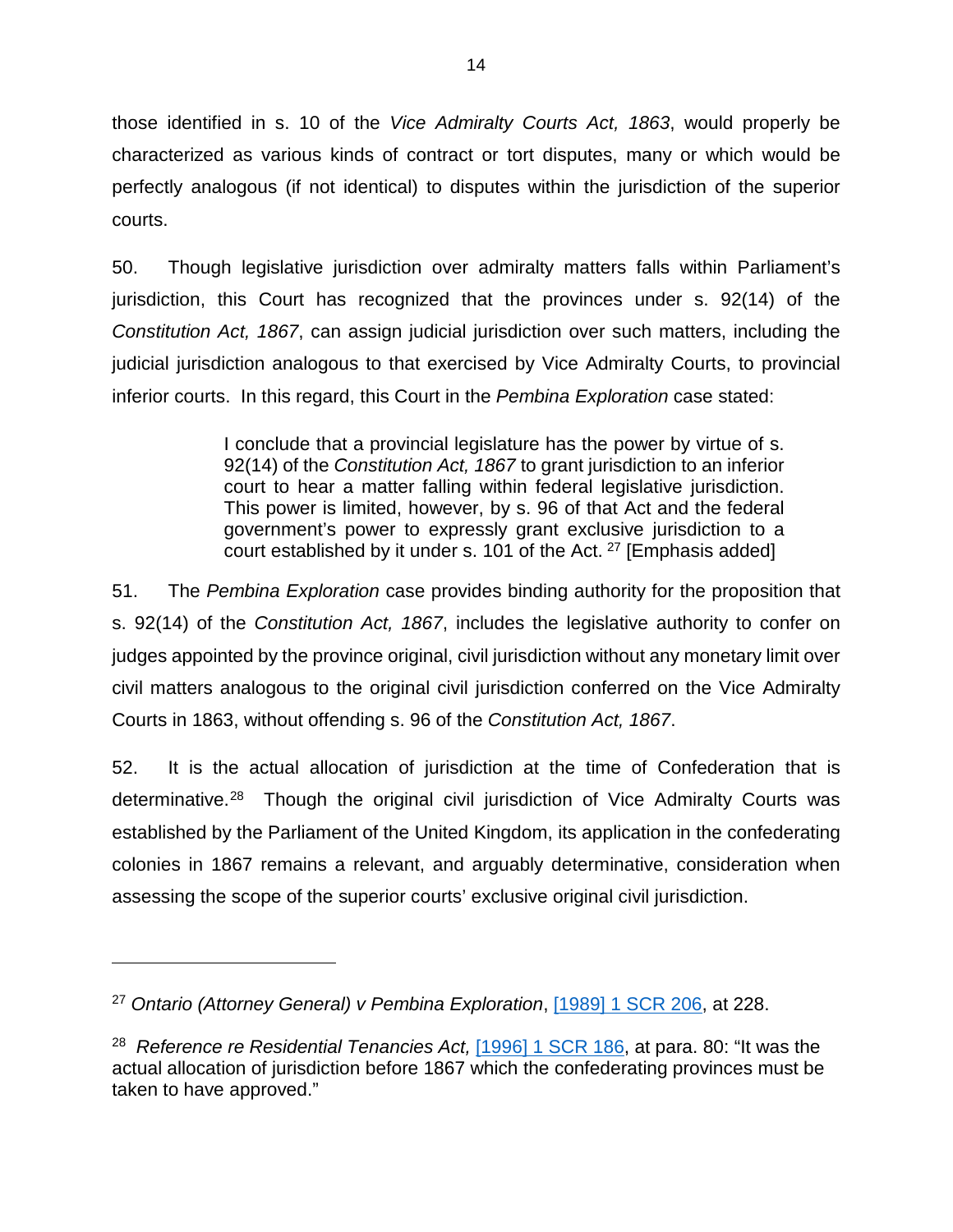53. As this Court directed in Sobeys Stores, the proper approach is to characterize the 53. As this Court directed in *Sobeys Stores*, the proper approach is to characterize the jurisdiction in relation to analogous civil matters. In that case, this Court stated: "At the jurisdiction in relation to analogous civil matters. In that case, this Court stated: "At the first stage the search is for `broad conformity' with the powers of s. 96 Courts at first stage the search is for 'broad conformity' with the powers of s. 96 Courts at Confederation. It is a search for analogous, not precisely the same, jurisdiction."<sup>[29](#page-21-0)</sup>

54. In this light, there is no reason why the original civil monetary jurisdiction, with 54. In this light, there is no reason why the original civil monetary jurisdiction, with unlimited monetary scope, formerly exercised by the Vice Admiralty Courts, should not unlimited monetary scope, formerly exercised by the Vice Admiralty Courts, should not extend generally to analogous civil matters under provincial jurisdiction. extend generally to analogous civil matters under provincial jurisdiction.

55. Similar contract disputes, whether in relation to matters of navigation and shipping, 55. Similar contract disputes, whether in relation to matters of navigation and shipping, or matters within provincial legislative competence more generally, would have analogous or matters within provincial legislative competence more generally, would have analogous judicial attributes. When characterizing the matter by the type of dispute, the correct focus judicial attributes. When characterizing the matter by the type of dispute, the correct focus of the inquiry, leads to the conclusion that contractual disputes, whether in relation to maritime matters or other matters, are often virtually indistinguishable. maritime matters or other matters, are often virtually indistinguishable.

56. This Court's recent decision in *Desgagnés Transport Inc v Wärtsilä Canada Inc*, where this court grappled with the question of the application of provincial contract law to where this court grappled with the question of the application of provincial contract law to a maritime matter, has in effect recognized the analogous nature of this jurisdiction. This a maritime matter, has in effect recognized the analogous nature of this jurisdiction. This Court concluded that both provincial law and federal law under navigation and shipping Court concluded that both provincial law and federal law under navigation and shipping could apply to the same contract and the same contractual matter. This Court stated: could apply to the same contract and the same contractual matter. This Court stated:

> In our view, this is a clear indication that, contrary to what was In our view, this is a clear indication that, contrary to what was necessary for maritime negligence, it is not essential for the necessary for maritime negligence**, it is not essential for the**  exercise of federal competence over navigation and shipping **exercise of federal competence over navigation and shipping**  that only one body of law — Canadian maritime law — regulate **that only one body of law — Canadian maritime law — regulate**  such contracts. <sup>30</sup> [Emphasis added] **such contracts**. [30](#page-21-1) [Emphasis added]

57. The Wartsila decision leaves little doubt that the jurisdiction over maritime 57. The *Wärtsilä* decision leaves little doubt that the jurisdiction over maritime contractual matters should be considered analogous to contractual matters within contractual matters should be considered analogous to contractual matters within

<span id="page-21-0"></span><sup>29</sup> Sobeys Stores Ltd v Yeomans and Labour Standards Tribunal, [119891 1 SCR 238,](https://www.canlii.org/en/ca/scc/doc/1989/1989canlii116/1989canlii116.pdf) at 29 *Sobeys Stores Ltd v Yeomans and Labour Standards Tribunal*, [1989] 1 SCR 238, at 255. 255.

<span id="page-21-1"></span><sup>&</sup>lt;sup>30</sup> Desgagnés Transport Inc v Wärtsilä Canada Inc, [2019 SCC 58,](https://www.canlii.org/en/ca/scc/doc/2019/2019scc58/2019scc58.pdf) at para. 97.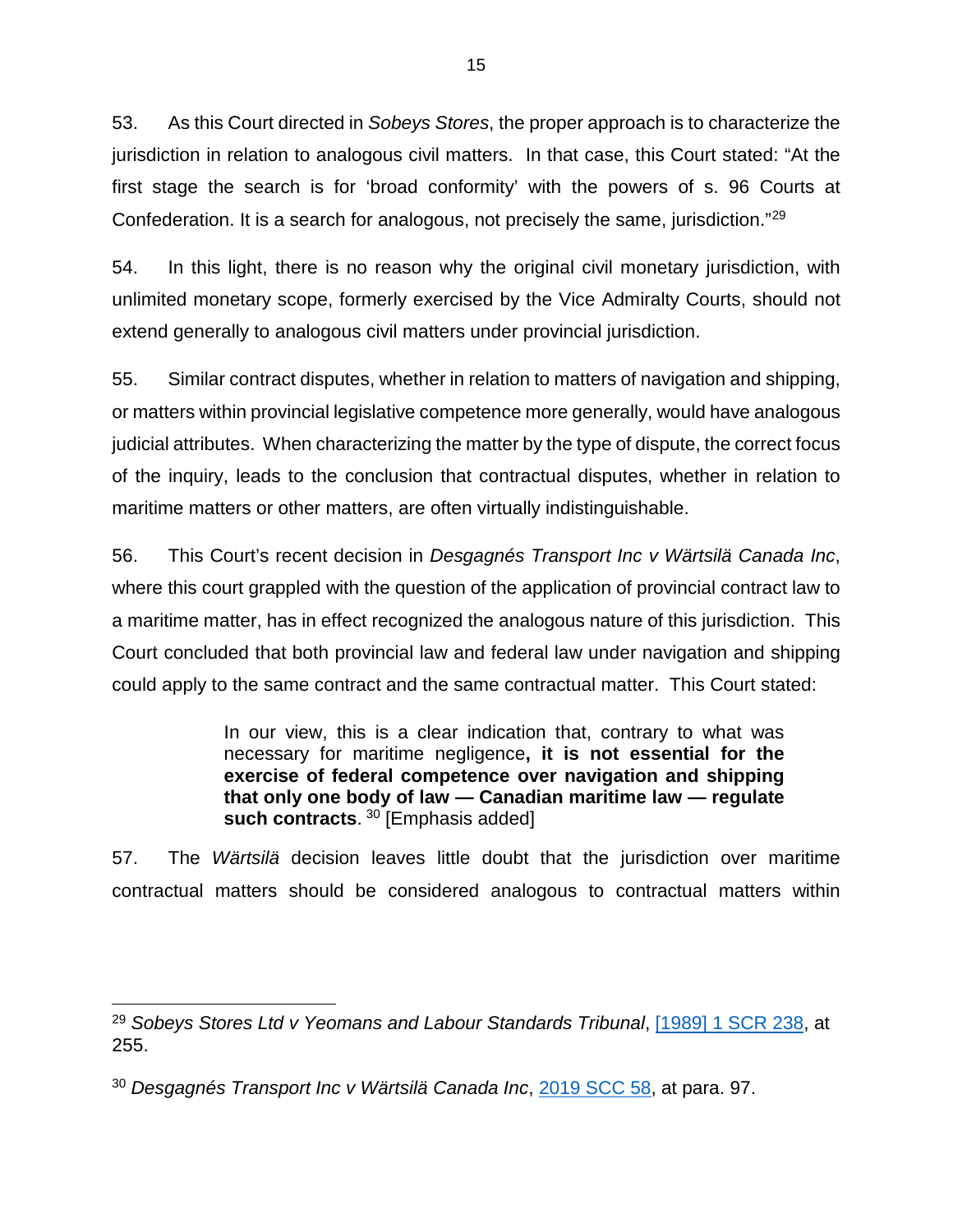provincial legislative competence, and that disputes in relation to those contracts would provincial legislative competence, and that disputes in relation to those contracts would require the exercise of analogous, or virtually identical, jurisdiction. require the exercise of analogous, or virtually identical, jurisdiction.

58. The unlimited monetary jurisdiction of the Vice Admiralty Courts within the scope 58. The unlimited monetary jurisdiction of the Vice Admiralty Courts within the scope of their original, civil jurisdiction and the extensive geographic scope of that jurisdiction of their original, civil jurisdiction and the extensive geographic scope of that jurisdiction provides compelling support for the conclusion that s. 96 of the Constitution Act, 1867, provides compelling support for the conclusion that s. 96 of the *Constitution Act, 1867*, does not require that provinces impose a civil monetary limit on civil jurisdiction properly does not require that provinces impose a civil monetary limit on civil jurisdiction properly and permissibly conferred on courts presided over by provincially appointed judges. and permissibly conferred on courts presided over by provincially appointed judges.

59. If the jurisdiction of Vice Admiralty Courts for the purposes of s. 96 of the 59. If the jurisdiction of Vice Admiralty Courts for the purposes of s. 96 of the Constitution Act, 1867, is characterized in a way that precludes the inclusion of original *Constitution Act, 1867*, is characterized in a way that precludes the inclusion of original jurisdiction over contractual matters arising in relation to matters within provincial jurisdiction over contractual matters arising in relation to matters within provincial legislative competence, an anomalous result would be produced: provincially appointed legislative competence, an anomalous result would be produced: provincially appointed judges could be empowered to resolve maritime contractual disputes while being denied judges could be empowered to resolve maritime contractual disputes while being denied the authority to decide virtually identical contractual disputes arising under provincial law. the authority to decide virtually identical contractual disputes arising under provincial law. This overly narrow characterization of vice admiralty jurisdiction would be contrary to the This overly narrow characterization of vice admiralty jurisdiction would be contrary to the principles established by this Court in the Re Young Offenders Act (PEI) and would in principles established by this Court in the *Re Young Offenders Act (PEI)* and would in effect freeze the jurisdiction of this inferior court at what it was in 1867.<sup>[31](#page-22-0)</sup>

60. The case law clearly distinguishes between the division of legislative powers and 60. The case law clearly distinguishes between the division of legislative powers and the legislative competence of the legislatures to confer judicial powers. In the Pembina the legislative competence of the legislatures to confer judicial powers. In the *Pembina*  Exploration case, this court stated: *Exploration* case, this court stated:

> [...] under s. 92(14) of the Constitution Act, 1867 the provinces had […] under s. 92(14) of the *Constitution Act, 1867* the provinces had legislative jurisdiction to grant their courts jurisdiction to hear judicial legislative jurisdiction to grant their courts jurisdiction to hear judicial disputes arising in the province even when those disputes included disputes arising in the province even when those disputes included matters falling within federal legislative jurisdiction subject, of course, matters falling within federal legislative jurisdiction subject, of course, to federal legislation validly enacted pursuant to such jurisdiction. <sup>[32](#page-22-1)</sup>

61. It is important not to equate legislative jurisdiction with judicial jurisdiction when 61. It is important not to equate legislative jurisdiction with judicial jurisdiction when characterizing the judicial jurisdiction in question. This Court made it clear that the characterizing the judicial jurisdiction in question. This Court made it clear that the provincial power to confer judicial jurisdiction under s. 92(14) is not limited to the provincial power to confer judicial jurisdiction under s. 92(14) is not limited to the

<span id="page-22-0"></span><sup>31</sup> Re Young Offenders Act (PEI), [099111 SCR 252,](https://www.canlii.org/en/ca/scc/doc/1990/1990canlii19/1990canlii19.pdf) at 266. 31 *Re Young Offenders Act (PEI)*, [1991] 1 SCR 252, at 266.

<span id="page-22-1"></span><sup>32</sup> Ontario (Attorney General) v Pembina Exploration, [\[1989\] 1 SCR 206,](https://www.canlii.org/en/ca/scc/doc/1989/1989canlii112/1989canlii112.pdf) at 224. <sup>32</sup> *Ontario (Attorney General) v Pembina Exploration*, [1989] 1 SCR 206, at 224.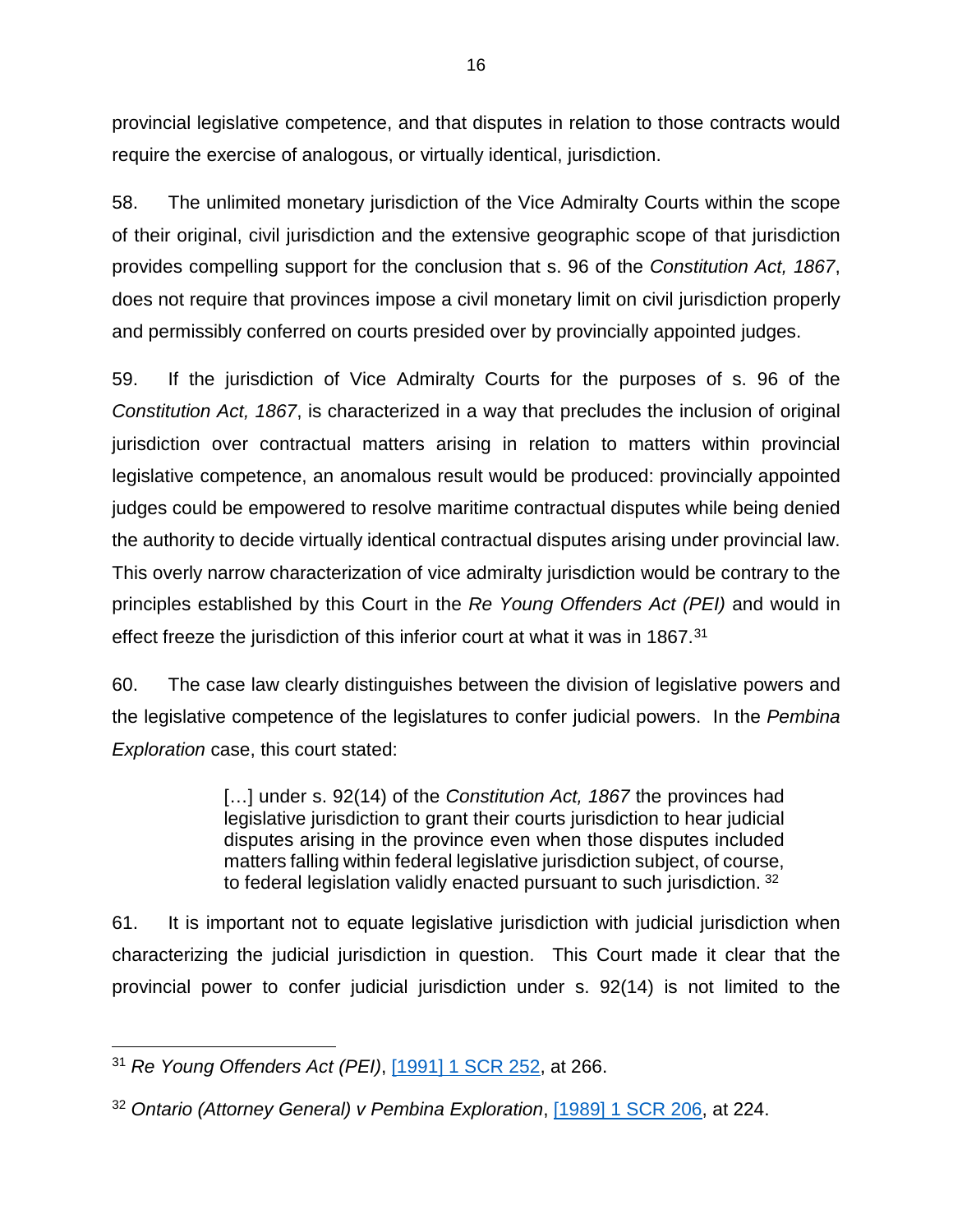legislative powers assigned to the provinces under s. 92 of the Constitution Act, 1867. legislative powers assigned to the provinces under s. 92 of the *Constitution Act, 1867*. This Court stated in the Pembina Exploration case: This Court stated in the *Pembina Exploration* case:

> As Laskin J.A. notes, if federal law calls for the exercise of As Laskin J.A. notes, if federal law calls for the exercise of adjudication but is silent as to forum, the provincial courts are clearly adjudication but is silent as to forum, the provincial courts are clearly competent to adjudicate. In a word, judicial jurisdiction is not tied competent to adjudicate. **In a word, judicial jurisdiction is not tied**  to provincial legislative jurisdiction in other areas. In the present **to provincial legislative jurisdiction in other areas.** In the present case, the fact that the federal Parliament may legislate in relation to case, the fact that the federal Parliament may legislate in relation to the matter does not, in the absence of legislation, affect the the matter does not, in the absence of legislation, affect the jurisdiction of these courts.<sup>[33](#page-23-0)</sup> [Emphasis added]

62. This Court's comments in the Pembina Exploration Case, and the allocation of 62. This Court's comments in the *Pembina Exploration* Case, and the allocation of jurisdiction to the Vice Admiralty Courts under the Vice Admiralty Courts Act, 1863, make jurisdiction to the Vice Admiralty Courts under the *Vice Admiralty Courts Act, 1863*, make it clear that provincial legislative competence under s. 92(14) permits the provinces to it clear that provincial legislative competence under s. 92(14) permits the provinces to allocate civil jurisdiction over a number of civil matters without any monetary restriction to allocate civil jurisdiction over a number of civil matters without any monetary restriction to the provincial inferior courts. the provincial inferior courts.

63. In light of the analogous jurisdiction conferred on the Vice Admiralty Courts in all 63. In light of the analogous jurisdiction conferred on the Vice Admiralty Courts in all of the original confederating colonies of pre-Confederation Canada, this Court's opinion of the original confederating colonies of pre-Confederation Canada, this Court's opinion on the issue of monetary jurisdiction must take into consideration the following:

- 1) The Vice Admiralty Courts, which had extensive geographic and unlimited 1) The Vice Admiralty Courts, which had extensive geographic and unlimited monetary jurisdiction, and which existed in all three of the colonies that monetary jurisdiction, and which existed in all three of the colonies that confederated to form the Dominion of Canada, were not courts that fall within confederated to form the Dominion of Canada, were not courts that fall within the ambit of s. 96 of the Constitution Act, 1867. the ambit of s. 96 of the *Constitution Act, 1867.*
- 2) The jurisdiction conferred on Vice Admiralty Courts before Confederation can 2) The jurisdiction conferred on Vice Admiralty Courts before Confederation can be conferred on courts presided over by provincially appointed judges. be conferred on courts presided over by provincially appointed judges.
- 3) In addition to jurisdiction in admiralty, the Vice Admiralty Courts also had 3) In addition to jurisdiction in admiralty, the Vice Admiralty Courts also had original jurisdiction over civil matters that was unrestricted by a monetary limit. original jurisdiction over civil matters that was unrestricted by a monetary limit.

 $\overline{a}$ 

<span id="page-23-0"></span><sup>33</sup> Ontario (Attorney General) v Pembina Exploration, [11989\] 1 SCR 206,](https://www.canlii.org/en/ca/scc/doc/1989/1989canlii112/1989canlii112.pdf) at 218. 33 *Ontario (Attorney General) v Pembina Exploration*, [1989] 1 SCR 206, at 218.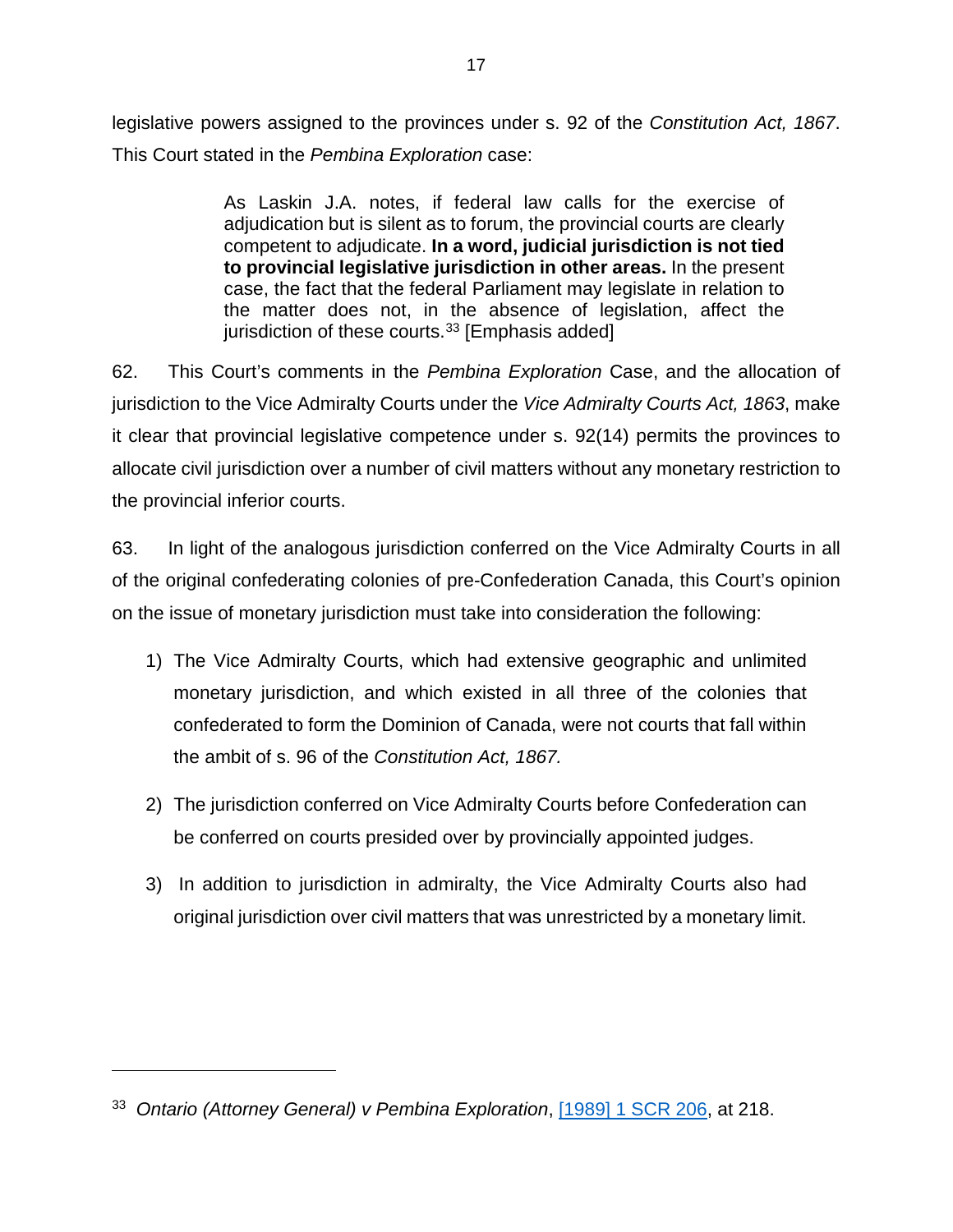- 4) Though jurisdiction in admiralty relates to a discrete body of law, the original 4) Though jurisdiction in admiralty relates to a discrete body of law, the original civil jurisdiction conferred on Vice Admiralty Courts was analogous to, though civil jurisdiction conferred on Vice Admiralty Courts was analogous to, though not coextensive with, the original civil jurisdiction of the superior courts. not coextensive with, the original civil jurisdiction of the superior courts.
- 5) Contractual disputes in relation to maritime matters, which would include 5) Contractual disputes in relation to maritime matters, which would include jurisdiction analogous to the original civil jurisdiction of the pre-Confederation jurisdiction analogous to the original civil jurisdiction of the pre-Confederation Vice Admiralty Courts, can be governed by provincial contract law or federal Vice Admiralty Courts, can be governed by provincial contract law or federal law in relation to navigation and shipping. law in relation to navigation and shipping.
- 6) Because Vice Admiralty Courts do not fall within the ambit of s. 96 of the 6) Because Vice Admiralty Courts do not fall within the ambit of s. 96 of the Constitution Act, 1867, provincial legislatures have the constitutional authority *Constitution Act, 1867,* provincial legislatures have the constitutional authority under s. 92(14) of the Constitution Act, 1867 to confer on provincially under s. 92(14) of the *Constitution Act, 1867* to confer on provincially appointed judges jurisdiction to resolve maritime contract disputes subject to appointed judges jurisdiction to resolve maritime contract disputes subject to no monetary limit under either provincial or federal law. no monetary limit under either provincial or federal law.
- 7) It follows that there is no constitutionally sound reason why a provincially 7) It follows that there is no constitutionally sound reason why a provincially appointed judge, constitutionally empowered and capable of deciding a appointed judge, constitutionally empowered and capable of deciding a contractual dispute with no monetary limit under provincial legislation in contractual dispute with no monetary limit under provincial legislation in relation to a maritime matter, should be denied the power to decide relation to a maritime matter, should be denied the power to decide analogous, or practically identical, contractual disputes without a monetary analogous, or practically identical, contractual disputes without a monetary limit simply because the contractual disputes do not relate to a maritime limit simply because the contractual disputes do not relate to a maritime matter. matter.

### D. Conclusion **D. Conclusion**

64. The case law establishes that, under s. 92(14) of the Constitution Act, 1867, the 64. The case law establishes that, under s. 92(14) of the *Constitution Act, 1867*, the provinces have the legislative competence to confer judicial jurisdiction over some civil provinces have the legislative competence to confer judicial jurisdiction over some civil matters on provincially appointed judges that is not subject to any monetary limit, without matters on provincially appointed judges that is not subject to any monetary limit, without offending s. 96 of the Constitution Act, 1867. offending s. 96 of the *Constitution Act, 1867*.

65. Taking into consideration the judicial jurisdiction of the non-section 96 courts 65. Taking into consideration the judicial jurisdiction of the non-section 96 courts established under the colonial legislation of the pre-Confederation colonies that formed established under the colonial legislation of the pre-Confederation colonies that formed the dominion of Canada in 1867, and the jurisdiction of the Vice Admiralty Courts in those the dominion of Canada in 1867, and the jurisdiction of the Vice Admiralty Courts in those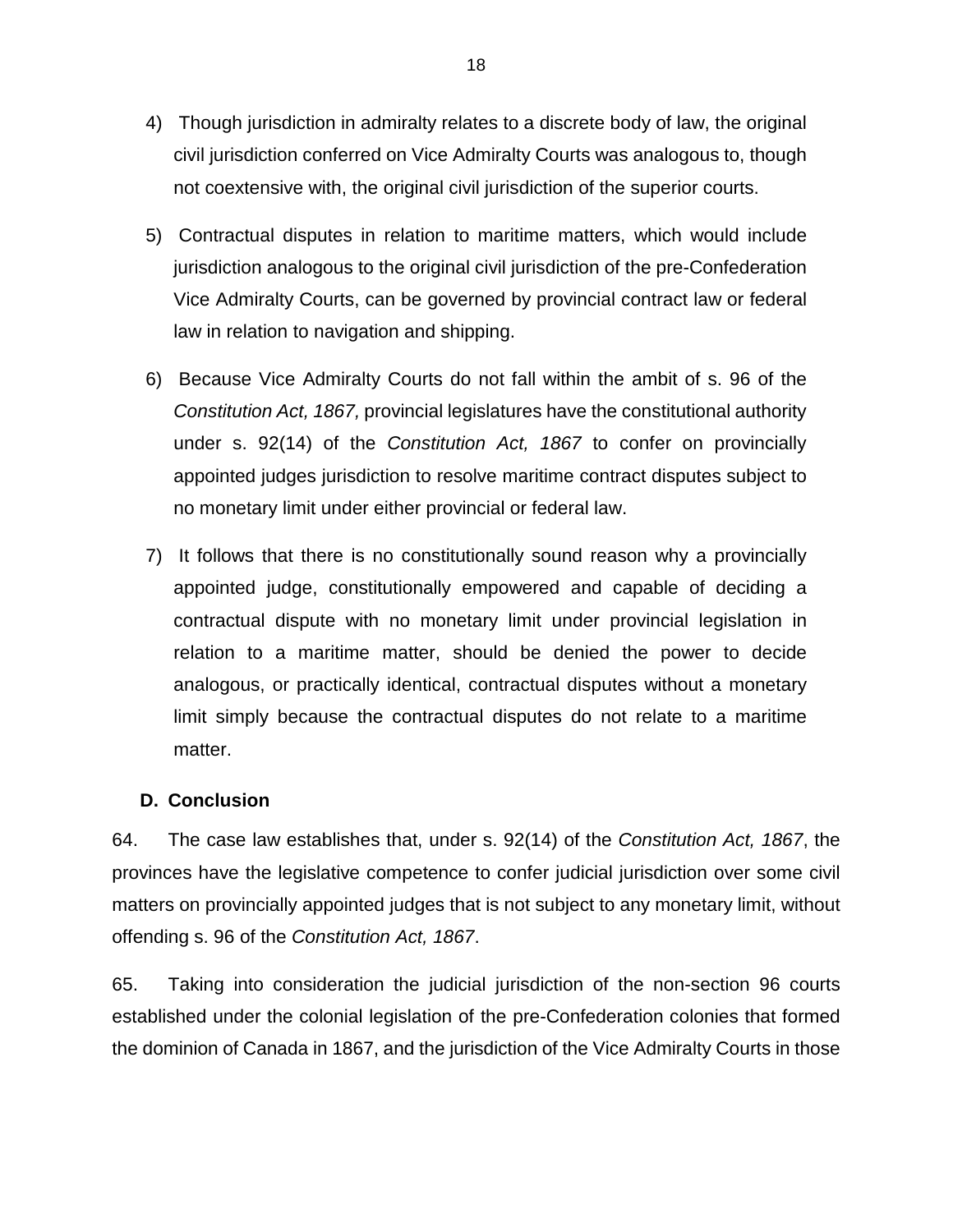colonies established by the United Kingdom, it is apparent that non-section 96 courts colonies established by the United Kingdom, it is apparent that non-section 96 courts meaningfully shared significant original civil jurisdiction with the section 96 courts. meaningfully shared significant original civil jurisdiction with the section 96 courts.

66. In light of the broad civil jurisdiction allocated to the Vice Admiralty Courts, which 66. In light of the broad civil jurisdiction allocated to the Vice Admiralty Courts, which was not subject to any monetary limit, it is a mistake to overemphasize civil monetary was not subject to any monetary limit, it is a mistake to overemphasize civil monetary limits applicable in colonial inferior courts when assessing the original civil jurisdiction that limits applicable in colonial inferior courts when assessing the original civil jurisdiction that non-section 96 courts shared with the superior courts. non-section 96 courts shared with the superior courts.

67. The fact that the original civil jurisdiction of the Vice Admiralty Courts was not 67. The fact that the original civil jurisdiction of the Vice Admiralty Courts was not subject to any monetary limit coupled with the court's broad geographic jurisdiction is subject to any monetary limit coupled with the court's broad geographic jurisdiction is sufficient to overcome the misplaced concern over the need for a constitutionally sufficient to overcome the misplaced concern over the need for a constitutionally mandated monetary limit on the constitutionally permissible original civil jurisdiction mandated monetary limit on the constitutionally permissible original civil jurisdiction conferred on non-section 96 courts. conferred on non-section 96 courts.

68. Alberta says that it is the nature of the dispute and the character of the law 68. Alberta says that it is the nature of the dispute and the character of the law governing the rights underlying the dispute that is relevant when characterizing governing the rights underlying the dispute that is relevant when characterizing jurisdiction to assess its allocation to the various courts in pre-Confederation Canada, not jurisdiction to assess its allocation to the various courts in pre-Confederation Canada, not the value of the claim or the value of the potential remedy. the value of the claim or the value of the potential remedy.

69. The examination of the pre-Confederation legislation shows that the superior 69. The examination of the pre-Confederation legislation shows that the superior courts did not have exclusive original civil jurisdiction above a particular monetary courts did not have exclusive original civil jurisdiction above a particular monetary threshold in relation to all civil matters. threshold in relation to all civil matters.

70. The historical analysis of the allocation of judicial jurisdiction before Confederation 70. The historical analysis of the allocation of judicial jurisdiction before Confederation provides compelling support for the proposition that the original civil jurisdiction that a provides compelling support for the proposition that the original civil jurisdiction that a province may permissibly confer on a non-section 96 court need not have a monetary province may permissibly confer on a non-section 96 court need not have a monetary limit to avoid encroaching on the historically exclusive original civil jurisdiction of the limit to avoid encroaching on the historically exclusive original civil jurisdiction of the superior courts. superior courts.

71. Given the nature of the question before this Court, it is unnecessary to decide 71. Given the nature of the question before this Court, it is unnecessary to decide whether the historical allocation of original, civil jurisdiction permits an interpretation of s. whether the historical allocation of original, civil jurisdiction permits an interpretation of s. 92(14) of the Constitution Act, 1867, in a way that would permit the provincial legislatures 92(14) of the *Constitution Act, 1867*, in a way that would permit the provincial legislatures to grant courts presided over by provincially appointed judges original civil jurisdiction to grant courts presided over by provincially appointed judges original civil jurisdiction without monetary limits. without monetary limits.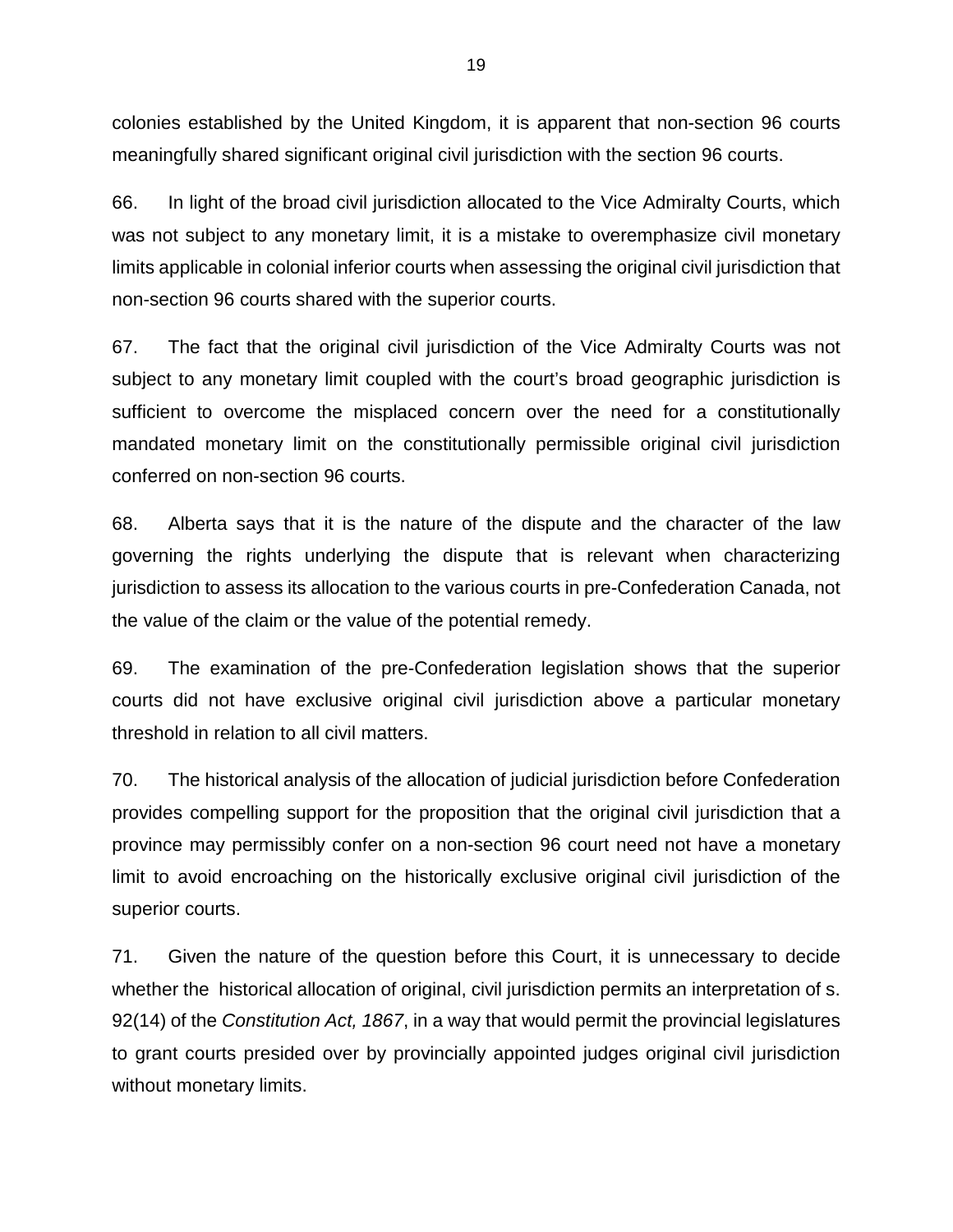72. However, the case law and the evidence before this Court support an affirmative 72. However, the case law and the evidence before this Court support an affirmative answer to the first reference question. answer to the first reference question.

### PART IV: SUBMISSIONS CONCERNING COSTS **PART IV: SUBMISSIONS CONCERNING COSTS**

73. Alberta does not seek costs and asks that costs not be awarded against Alberta. 73. Alberta does not seek costs and asks that costs not be awarded against Alberta.

### PART V: REQUEST TO PRESENT ORAL ARGUMENT **PART V: REQUEST TO PRESENT ORAL ARGUMENT**

74. Pursuant to a February 20, 2020 Order of Justice Rowe, Alberta has been granted 74. Pursuant to a February 20, 2020 Order of Justice Rowe, Alberta has been granted permission to present ten minutes of oral argument at the hearing of these appeals. permission to present ten minutes of oral argument at the hearing of these appeals.

ALL OF WHICH IS RESPECTFULLY SUBMITTED this 11th day of March, 2020. ALL OF WHICH IS RESPECTFULLY SUBMITTED this 11th day of March, 2020.

Randy Steele **Randy Steele** Constitutional and Aboriginal Law Division Constitutional and Aboriginal Law Division Alberta Justice and Solicitor General Alberta Justice and Solicitor General

\_\_\_\_\_\_\_\_\_\_\_\_\_\_\_\_\_\_\_\_\_\_\_\_\_\_\_\_\_\_\_\_\_\_\_